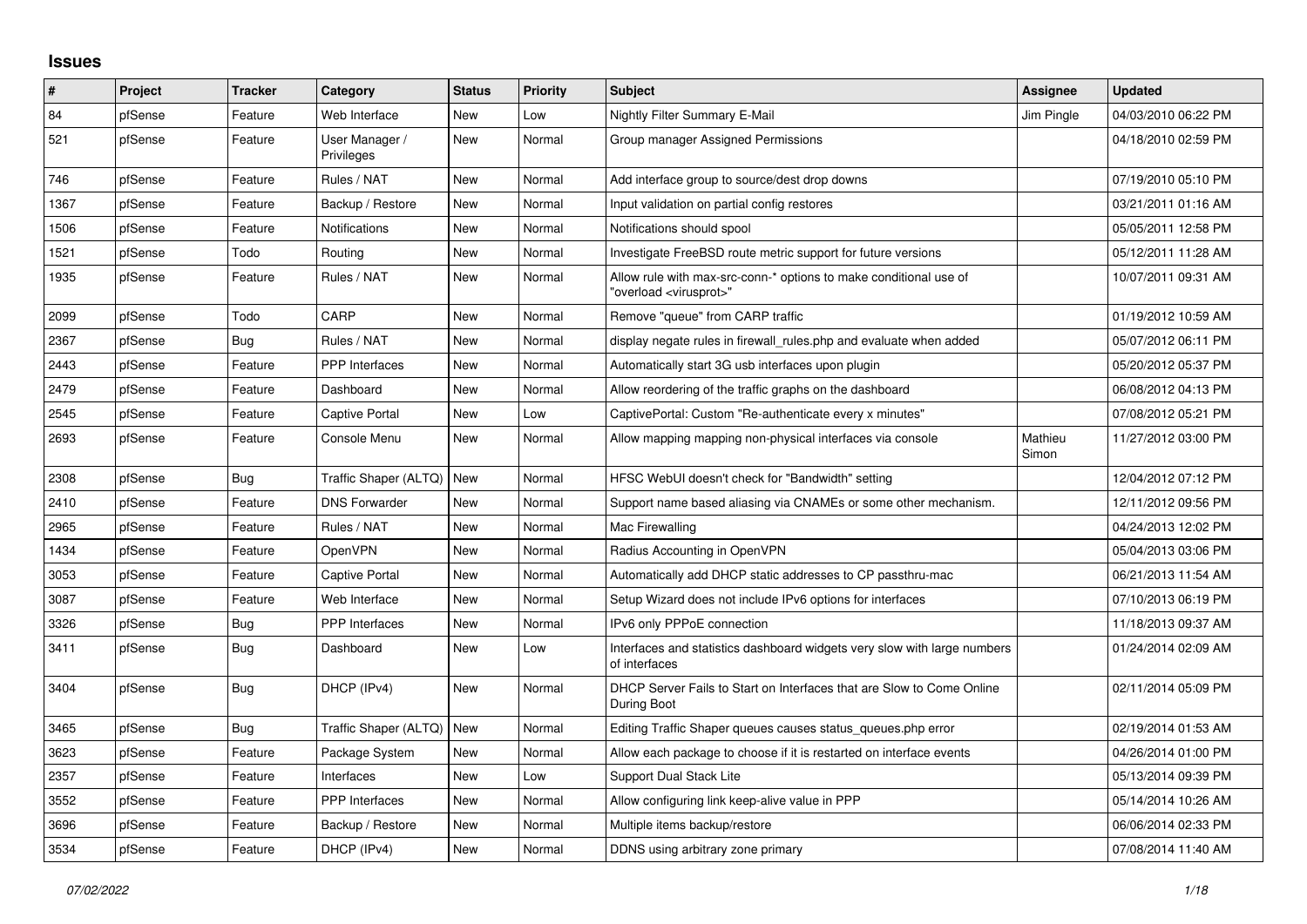| $\vert$ # | Project                | <b>Tracker</b> | Category                     | <b>Status</b> | <b>Priority</b> | <b>Subject</b>                                                                            | <b>Assignee</b> | <b>Updated</b>      |
|-----------|------------------------|----------------|------------------------------|---------------|-----------------|-------------------------------------------------------------------------------------------|-----------------|---------------------|
| 2335      | pfSense                | Bug            | <b>Operating System</b>      | New           | Normal          | IGMPProxy and CARP Results in System Instability Upon Reboot                              |                 | 07/19/2014 10:25 PM |
| 3793      | pfSense                | Feature        | Rules / NAT                  | <b>New</b>    | Normal          | Enable external authentication support for rules                                          |                 | 08/05/2014 01:09 PM |
| 2117      | pfSense                | Feature        | <b>Operating System</b>      | <b>New</b>    | Normal          | 6RD support for ISPs like Swisscom                                                        |                 | 08/22/2014 10:40 AM |
| 3899      | pfSense                | Feature        | Web Interface                | <b>New</b>    | Normal          | Add feature to allow reordering of <package> items in config.xml</package>                |                 | 09/27/2014 04:40 PM |
| 3943      | pfSense                | Feature        | <b>Operating System</b>      | <b>New</b>    | Low             | pf - divert-reply not implemented (usefull for haproxy)                                   |                 | 10/16/2014 06:42 PM |
| 3358      | pfSense                | Bug            | Package System               | New           | Normal          | new version of <include file=""> is not required during reinstall all</include>           |                 | 12/26/2014 12:13 PM |
| 2593      | pfSense                | Feature        | <b>XMLRPC</b>                | <b>New</b>    | Normal          | sync NTPD, SNMP config between HA members                                                 |                 | 01/14/2015 09:04 AM |
| 4292      | pfSense                | Feature        | <b>RRD Graphs</b>            | <b>New</b>    | Normal          | Show 95th Percentile for IPv6 Traffic in RRD Graphs                                       |                 | 01/25/2015 02:24 PM |
| 4374      | pfSense                | Feature        | Notifications                | <b>New</b>    | Low             | Add timestamps to notification e-mails                                                    |                 | 02/05/2015 12:43 AM |
| 4467      | pfSense                | Bug            | Traffic Shaper (ALTQ)        | <b>New</b>    | Normal          | Traffic Graphs shows wrong throughput when traffic shaping enabled                        |                 | 02/23/2015 05:31 PM |
| 4506      | pfSense Packages       | Feature        | FreeRADIUS                   | <b>New</b>    | Normal          | FreeRADIUS groups/hunt groups                                                             |                 | 03/10/2015 08:51 PM |
| 228       | pfSense                | Feature        | Multi-WAN                    | <b>New</b>    | Normal          | Multi-WAN support with same gateway on multiple WANs                                      |                 | 04/11/2015 01:10 AM |
| 4646      | pfSense                | Feature        | Dashboard                    | <b>New</b>    | Normal          | Recover valuable vertical screen real estate in dashboard                                 |                 | 04/20/2015 07:46 PM |
| 4680      | pfSense                | <b>Bug</b>     | <b>DHCP Relay</b>            | <b>New</b>    | Normal          | DHCP relay does not work with DHCP server on other end of OpenVPN<br>tunnel               |                 | 05/05/2015 06:55 PM |
| 4724      | pfSense                | Feature        | Captive Portal               | <b>New</b>    | Low             | Captive Portal Status Add Client Hostname                                                 |                 | 05/22/2015 08:38 AM |
| 4798      | pfSense                | Feature        | <b>DNS Resolver</b>          | <b>New</b>    | Normal          | Make host and domain overrides available to both DNS Resolver and<br><b>DNS Forwarder</b> |                 | 06/29/2015 02:14 AM |
| 4989      | pfSense                | Feature        | <b>IPsec</b>                 | <b>New</b>    | Normal          | Allow all valid strongswan remote gateway options in gui                                  |                 | 08/20/2015 02:57 PM |
| 4628      | pfSense                | Feature        | Web Interface                | <b>New</b>    | Normal          | Add GUI to manage loader tunables (e.g. loader.conf.local)                                |                 | 09/16/2015 04:28 PM |
| 5307      | pfSense                | Feature        | <b>RRD Graphs</b>            | <b>New</b>    | Low             | Add logarithmic scale option to RRD graphs                                                |                 | 10/14/2015 07:37 AM |
| 5360      | pfSense                | Feature        | UPnP/NAT-PMP                 | New           | Normal          | Add possibility to configure independent "UPnP & NAT-PMP" instances                       |                 | 10/31/2015 04:25 AM |
| 5174      | pfSense Packages       | Feature        | <b>NRPE</b>                  | New           | Normal          | nrpe: check_sensors doesnt work, missing Imsensors                                        |                 | 11/15/2015 12:49 AM |
| 5525      | pfSense                | Feature        | OpenVPN                      | <b>New</b>    | Normal          | Add static routes for OpenVPN client remote peer addresses when using<br>non-default WANs |                 | 11/25/2015 08:44 AM |
| 3115      | pfSense                | Feature        | Multi-WAN                    | <b>New</b>    | Normal          | Traffic shaping for multi WAN                                                             |                 | 12/07/2015 02:20 PM |
| 290       | pfSense                | Feature        | Multi-WAN                    | <b>New</b>    | Low             | Add Multi-WAN awareness to UPnP                                                           |                 | 01/06/2016 05:24 PM |
| 5751      | pfSense Packages   Bug |                | squidguard                   | New           | Normal          | SquidGuard target categories not saved when long "Domain List" is<br>provided             |                 | 01/10/2016 08:55 AM |
| 4501      | pfSense                | Feature        | Notifications                | New           | Normal          | Allow email report to send multiple destination                                           |                 | 02/06/2016 04:07 AM |
| 3706      | pfSense                | <b>Bug</b>     | User Manager /<br>Privileges | New           | Normal          | Permission order affects default page on limited accounts, but can't<br>reorder           |                 | 02/06/2016 04:10 AM |
| 2276      | pfSense                | Feature        | Certificates                 | New           | Normal          | Remote CRL fetch support                                                                  |                 | 02/06/2016 04:14 AM |
| 1574      | pfSense                | Feature        | User Manager /<br>Privileges | New           | Normal          | Password quality enforcment.                                                              |                 | 02/06/2016 04:15 AM |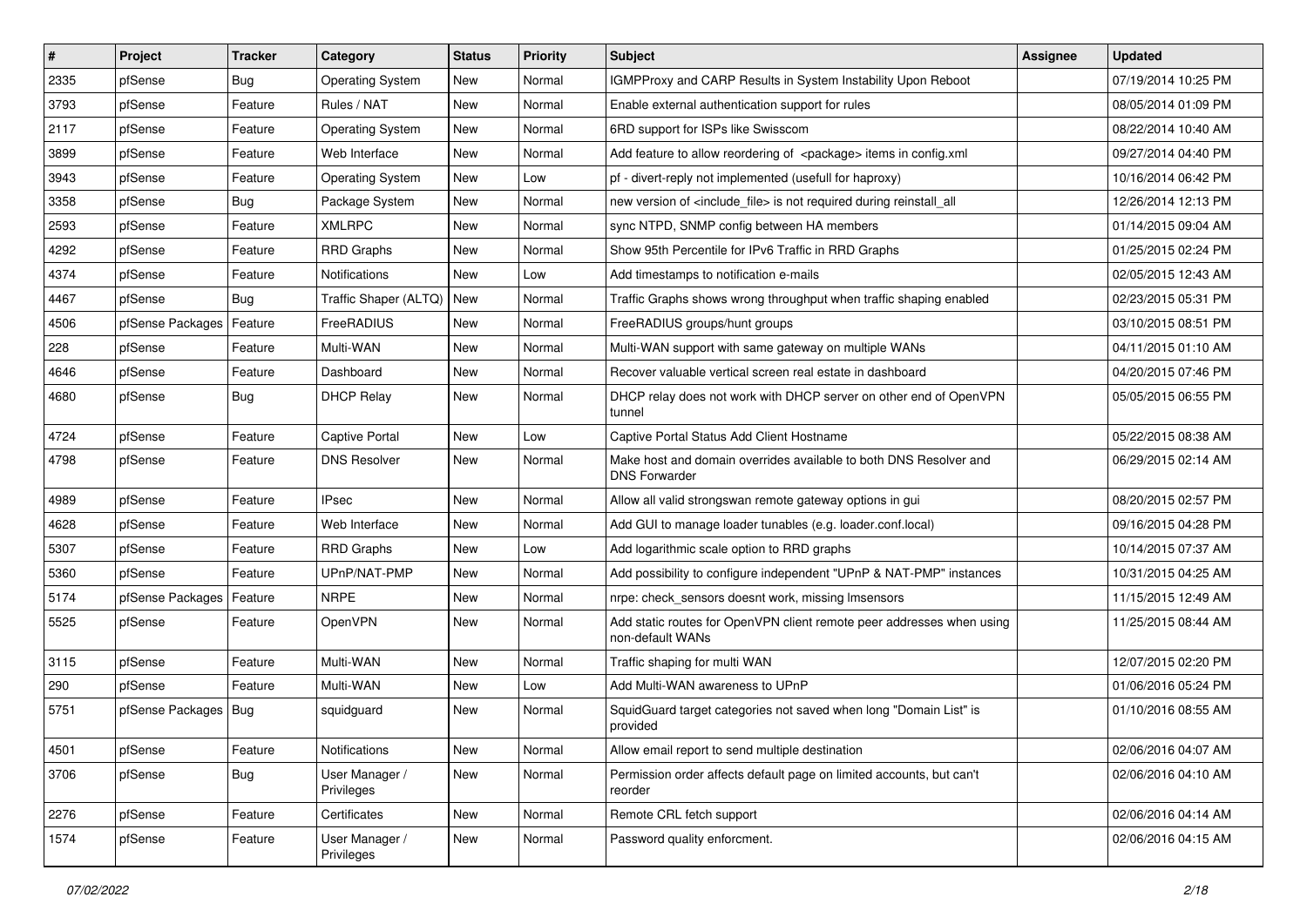| $\pmb{\sharp}$ | Project                | <b>Tracker</b> | Category                                 | <b>Status</b> | <b>Priority</b> | <b>Subject</b>                                                                                               | Assignee             | <b>Updated</b>      |
|----------------|------------------------|----------------|------------------------------------------|---------------|-----------------|--------------------------------------------------------------------------------------------------------------|----------------------|---------------------|
| 4165           | pfSense                | Feature        | Rules / NAT                              | <b>New</b>    | Low             | Allow for security zones when defining interfaces and firewall rules.                                        |                      | 02/06/2016 04:35 AM |
| 5445           | pfSense                | Todo           | Web Interface                            | <b>New</b>    | Normal          | Improve banner for "background activity"                                                                     |                      | 02/06/2016 04:43 AM |
| 32             | pfSense                | Todo           | User Manager /<br>Privileges             | <b>New</b>    | Normal          | PPPoE Server users integration with user manager                                                             |                      | 02/06/2016 04:53 AM |
| 33             | pfSense                | Todo           | User Manager /<br>Privileges             | New           | Normal          | L2TP users integration with user manager                                                                     |                      | 02/06/2016 04:53 AM |
| 371            | pfSense                | Feature        | Rules / NAT                              | <b>New</b>    | Normal          | Allow moving of bogon and RFC 1918 rules                                                                     |                      | 02/06/2016 04:53 AM |
| 96             | pfSense                | Feature        | Rules / NAT                              | <b>New</b>    | Normal          | Add "All local networks" to source and destination drop down boxen in<br>firewall rules                      |                      | 02/06/2016 04:53 AM |
| 986            | pfSense                | Feature        | Web Interface                            | <b>New</b>    | Normal          | Dynamic states view                                                                                          |                      | 02/06/2016 04:58 AM |
| 1307           | pfSense                | Feature        | Web Interface                            | <b>New</b>    | Normal          | Request: Option To Resolve Addresses in State Table Summary                                                  |                      | 02/06/2016 04:58 AM |
| 2138           | pfSense                | Bug            | RRD Graphs                               | New           | Normal          | RRD Wireless graph broken in BSS mode                                                                        |                      | 02/06/2016 04:59 AM |
| 2025           | pfSense                | Feature        | <b>Captive Portal</b>                    | New           | Normal          | Captive Portal: Easy accessible Logout page instead of Logout pop-up<br>window                               |                      | 02/06/2016 04:59 AM |
| 2315           | pfSense                | Feature        | Traffic Shaper (ALTQ)   New              |               | Normal          | Traffic Shaper - Adaptive Bandwidth Management                                                               |                      | 02/06/2016 05:07 AM |
| 5480           | pfSense                | Todo           | Web Interface                            | New           | Low             | inconsistent display of default values in fields                                                             | <b>Jared Dillard</b> | 03/01/2016 04:59 PM |
| 5950           | pfSense                | Feature        | DHCP (IPv6)                              | <b>New</b>    | Normal          | DHCPv6 Server support for PD of PD-obtained networks                                                         |                      | 03/04/2016 03:04 AM |
| 5474           | pfSense                | Feature        | Interfaces                               | <b>New</b>    | Normal          | Add 802.1x configuration to wired interfaces.                                                                |                      | 03/16/2016 04:32 PM |
| 5835           | pfSense                | Feature        | <b>OpenVPN</b>                           | New           | Very Low        | Improve OpenVPN client gateway detection in edge cases where the<br>remote does not send gateway information |                      | 03/20/2016 12:29 AM |
| 1675           | pfSense                | Bug            | <b>Captive Portal</b>                    | <b>New</b>    | Normal          | Captive portal logout problems with pop-up blockers.                                                         | <b>Jared Dillard</b> | 03/28/2016 01:37 PM |
| 3862           | pfSense                | Feature        | <b>IGMP Proxy</b>                        | New           | Normal          | Allow configuration of IGMP proxy's 'quickleave' parameter from the web<br>interface                         |                      | 04/05/2016 03:24 AM |
| 6023           | pfSense Packages   Bug |                | Suricata                                 | <b>New</b>    | Low             | Traffic Shaper (pfsense 2.3) Suricata V3.0 Inline Mode Operation                                             | Luiz Souza           | 04/15/2016 05:59 AM |
| 6213           | pfSense                | Feature        | <b>IPsec</b>                             | New           | Normal          | IPSEC: IPV4/IPV6 dual-interface-stack support for Mobile IKE                                                 |                      | 04/20/2016 07:48 AM |
| 6215           | pfSense                | Feature        | Web Interface                            | <b>New</b>    | Normal          | Create consistent UI for admin access security                                                               |                      | 04/20/2016 03:05 PM |
| 6361           | pfSense                | Bug            | Web Interface                            | <b>New</b>    | Low             | Responsive Mobile Menu issue                                                                                 |                      | 05/16/2016 12:09 PM |
| 6386           | pfSense                | Bug            | IPv6 Router<br>Advertisements<br>(RADVD) | New           | Low             | Switching Router Advertisements to disabled should broadcast IP<br>Removal messages                          |                      | 05/22/2016 10:44 PM |
| 6390           | pfSense                | Todo           | Dashboard                                | New           | Low             | Autoscale from Traffic Graph not correct size (big graphs)                                                   |                      | 05/23/2016 01:38 PM |
| 6471           | pfSense Packages   Bug |                | squidguard                               | <b>New</b>    | Normal          | pfsense 2.3.1 squidguard -> common ACL -> Target Rules List missing                                          |                      | 06/08/2016 06:22 PM |
| 6500           | pfSense                | Feature        | Package System                           | New           | Normal          | Should be a way to determine which packages are available without<br>having to update/install                |                      | 06/17/2016 05:34 PM |
| 6521           | pfSense Packages   Bug |                | squidguard                               | New           | Normal          | pfsense 2.3.1 squidguard -> Groups ACL -> Target Rules List missing                                          |                      | 06/25/2016 10:49 PM |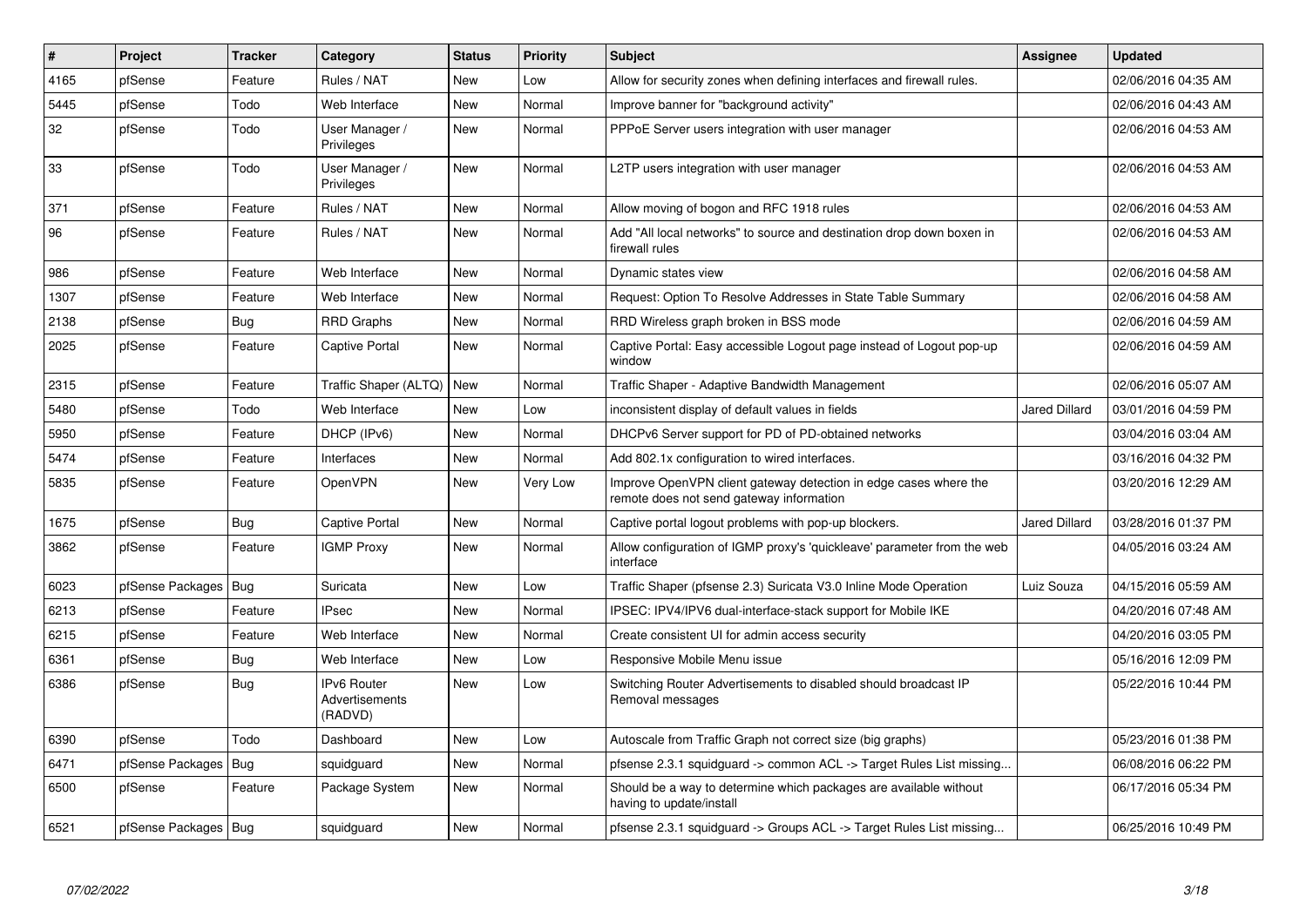| $\vert$ # | Project                | <b>Tracker</b> | Category                     | <b>Status</b> | <b>Priority</b> | <b>Subject</b>                                                                             | Assignee             | <b>Updated</b>                     |
|-----------|------------------------|----------------|------------------------------|---------------|-----------------|--------------------------------------------------------------------------------------------|----------------------|------------------------------------|
| 5355      | pfSense                | Bug            | IPsec                        | New           | High            | on Dynamic WAN IP (DHCP Client) it takes 10 minutes before Phase1<br>reconnects            |                      | 07/08/2016 10:29 PM                |
| 4010      | pfSense                | Feature        | OpenVPN                      | New           | Normal          | OpenVPN always loads engines available on openssl                                          |                      | 07/08/2016 10:29 PM                |
| 3382      | pfSense                | Bug            | <b>IGMP Proxy</b>            | New           | Normal          | IGMPPROXY fails with more than 32 interfaces                                               |                      | 07/12/2016 11:01 PM                |
| 6608      | pfSense                | Feature        | Backup / Restore             | <b>New</b>    | Low             | backup and restore dhcp                                                                    |                      | 07/13/2016 04:09 PM                |
| 6569      | pfSense                | Feature        | <b>NTPD</b>                  | New           | Normal          | Support Rockwell ZODIAC binary protocol (Jupiter receiver) for high<br>precision           | Jim Pingle           | 07/18/2016 11:45 AM                |
| 6627      | pfSense                | Bug            | Rules / NAT                  | <b>New</b>    | Normal          | floating tab match rules ignore quick action so should be removed                          |                      | 07/18/2016 02:15 PM                |
| 6697      | pfSense                | Todo           | Web Interface                | New           | Low             | White squares around the numeric values in the Status / Queues page                        | Jared Dillard        | 08/15/2016 03:19 AM                |
| 6727      | pfSense                | Todo           | Web Interface                | New           | Very Low        | Missing file apple-touch-icon-precomposed.png?                                             | Jared Dillard        | 08/18/2016 02:10 PM                |
| 5367      | pfSense                | Bug            | Web Interface                | New           | Normal          | Safari repeatedly tries to reload dashboard                                                | <b>Jared Dillard</b> | 08/22/2016 11:08 AM                |
| 5616      | pfSense                | Feature        | <b>Wireless</b>              | New           | Normal          | <b>Incorrect Wireless Channel</b>                                                          |                      | Jim Thompson   10/09/2016 03:33 PM |
| 2573      | pfSense                | Feature        | <b>Captive Portal</b>        | <b>New</b>    | Normal          | Captive Portal support of RADIUS POD (Packet of Disconnect)                                |                      | 10/17/2016 03:14 AM                |
| 6803      | pfSense                | Bug            | Web Interface                | <b>New</b>    | Normal          | CSRF timeout occurs when it (probably) shouldn't                                           |                      | 11/03/2016 09:43 PM                |
| 3859      | pfSense                | Feature        | Gateway Monitoring           | <b>New</b>    | Low             | Make it possible to set the source IP address for gateway monitoring                       |                      | 11/06/2016 10:12 PM                |
| 6917      | pfSense                | Feature        | Upgrade                      | New           | Normal          | Add ability to choose from what IP/IFACE you search for updates                            |                      | 11/11/2016 09:51 AM                |
| 6956      | pfSense                | Feature        | <b>Captive Portal</b>        | <b>New</b>    | Normal          | Allow more control over concurrent logins                                                  |                      | 11/23/2016 12:01 PM                |
| 6083      | pfSense Packages       | Bug            | Squid                        | New           | Normal          | Suqid Realtime Monitor / Squid Cache Table not diplaying correctly                         |                      | 12/06/2016 07:25 AM                |
| 7040      | pfSense                | Bug            | Interfaces                   | New           | Normal          | Issue when disabling an interface                                                          |                      | 12/26/2016 02:56 AM                |
| 7000      | pfSense Packages       | Feature        | ntop                         | <b>New</b>    | Normal          | ntopng historical data needs to be reworked                                                |                      | 01/14/2017 09:20 AM                |
| 5813      | pfSense                | Feature        | Traffic Shaper (ALTQ)        | New           | Normal          | Replacement of layer7 filter                                                               |                      | 02/18/2017 05:08 PM                |
| 5850      | pfSense                | Feature        | User Manager /<br>Privileges | New           | Normal          | Limit "WebCfg - System: User Manager page" privilege to non-admins<br>and non-admin groups |                      | 02/19/2017 10:04 AM                |
| 7238      | pfSense                | Bug            | Web Interface                | New           | Normal          | Menu layout broken when using "Hostname in Menu" with long<br>hostnames                    |                      | 02/21/2017 07:01 AM                |
| 7292      | pfSense                | Feature        | Dynamic DNS                  | <b>New</b>    | Normal          | DynamicDNS configuration does not sync to HA secondary                                     |                      | 02/21/2017 04:56 PM                |
| 7314      | pfSense                | Bug            | <b>RRD Graphs</b>            | New           | Low             | Discrepancy in ntp monitoring view                                                         |                      | 02/24/2017 08:37 PM                |
| 5306      | pfSense                | Bug            | Package System               | New           | Normal          | textarea fields should have linebreaks sanitized automatically on save                     |                      | 03/03/2017 04:15 AM                |
| 7365      | pfSense                | Feature        | Logging                      | <b>New</b>    | Low             | Pass firewall/filter rule set through logging for centralized loggers to key<br>on         |                      | 03/07/2017 10:44 AM                |
| 3697      | pfSense                | Feature        | Backup / Restore             | New           | Normal          | New backup/restore area: Certificates                                                      |                      | 03/11/2017 11:30 AM                |
| 7367      | pfSense Packages       | Feature        | Squid                        | New           | Normal          | <b>Wizard for Squid</b>                                                                    |                      | 03/14/2017 01:59 PM                |
| 7388      | pfSense Packages   Bug |                | Suricata                     | New           | High            | Suricata does not property recognize MTU for PPPOE interfaces                              |                      | 03/15/2017 05:17 AM                |
| 7403      | pfSense Packages       | <b>Bug</b>     | FreeRADIUS                   | New           | Normal          | Captive Portal + freeradius2 + MySQL problems with German Umlaut                           |                      | 03/17/2017 09:12 AM                |
| 7402      | pfSense                | Bug            | Web Interface                | New           | Normal          | Inconsistent use of htmlentities validation checks                                         |                      | 03/21/2017 08:58 AM                |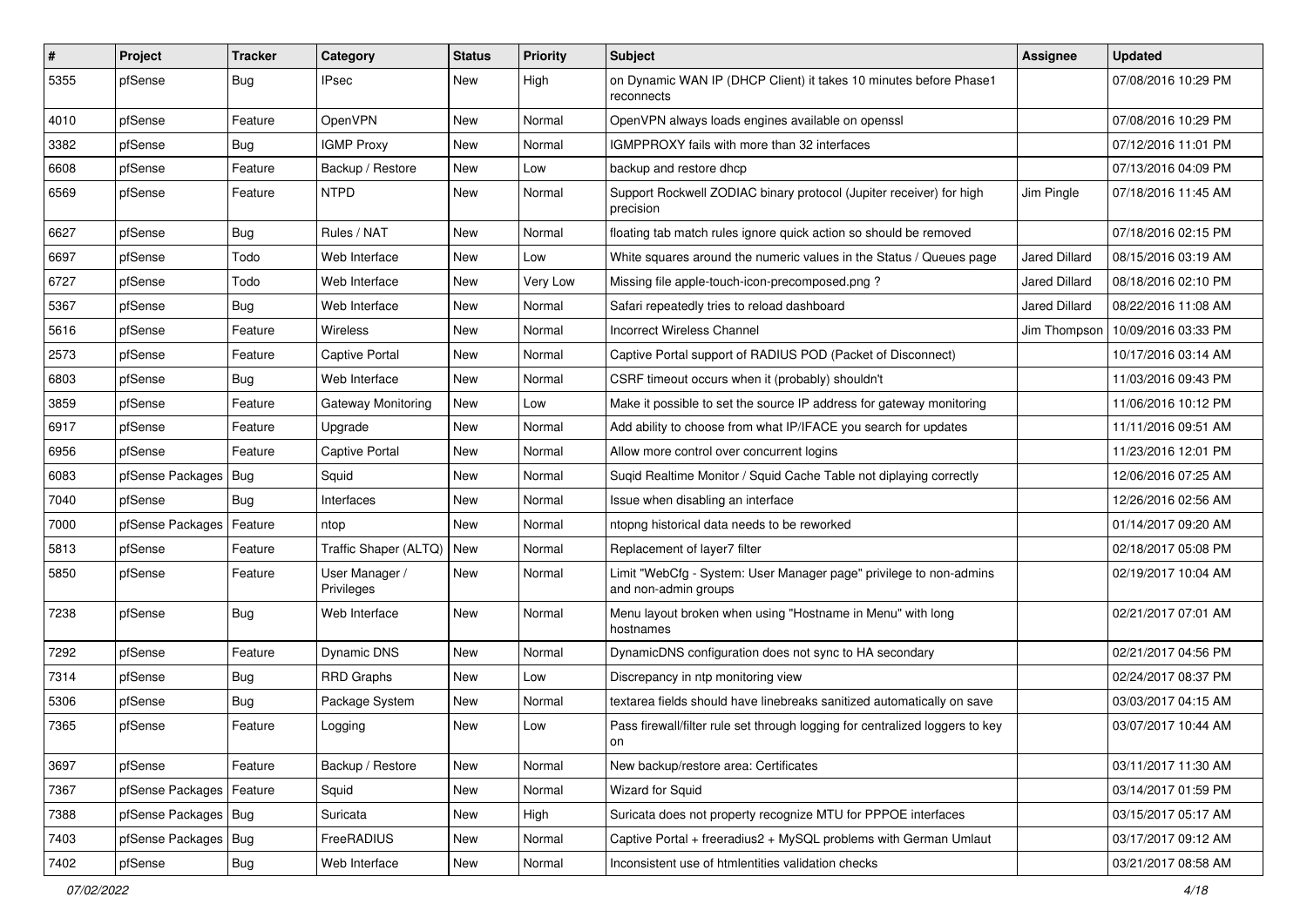| #    | Project                    | <b>Tracker</b> | Category                     | <b>Status</b> | <b>Priority</b> | <b>Subject</b>                                                                                                                    | <b>Assignee</b> | <b>Updated</b>      |
|------|----------------------------|----------------|------------------------------|---------------|-----------------|-----------------------------------------------------------------------------------------------------------------------------------|-----------------|---------------------|
| 7453 | pfSense Packages   Bug     |                | <b>ACME</b>                  | <b>New</b>    | Normal          | DNS-ovh need to save or display consumer key                                                                                      |                 | 04/06/2017 10:54 AM |
| 7476 | pfSense                    | Bug            | Logging                      | <b>New</b>    | Normal          | Dirty buffer used to build log messages?                                                                                          |                 | 04/17/2017 09:51 PM |
| 7521 | pfSense                    | Feature        | Package System               | <b>New</b>    | High            | Package Updates via Mirror                                                                                                        |                 | 05/04/2017 08:21 PM |
| 2676 | pfSense                    | Feature        | Rules / NAT                  | New           | Normal          | Reply-to option in firewall rule                                                                                                  |                 | 05/05/2017 03:15 PM |
| 7531 | pfSense                    | Feature        | Package System               | <b>New</b>    | Low             | pkg behavior when encountering invalid SSL certificate                                                                            |                 | 05/08/2017 06:57 PM |
| 7551 | pfSense                    | Bug            | Rules / NAT                  | <b>New</b>    | Normal          | Dynamic IPsec endpoints not added to rule set after WAN down/up                                                                   |                 | 05/16/2017 02:26 PM |
| 7589 | pfSense                    | Bug            | Diagnostics                  | <b>New</b>    | Normal          | diag edit.php old print info box                                                                                                  |                 | 05/20/2017 05:02 PM |
| 7590 | pfSense                    | Bug            | Diagnostics                  | New           | Normal          | diag edit do not save when nothing to sae (in directory browse view)                                                              |                 | 05/20/2017 05:04 PM |
| 7608 | pfSense Packages           | Feature        | FreeRADIUS                   | <b>New</b>    | Very Low        | Captive Portal amount of traffic Account + Free Radius+Mysql                                                                      |                 | 05/28/2017 09:08 AM |
| 7648 | pfSense                    | Bug            | CARP                         | <b>New</b>    | Very Low        | SPAN ports on an interface renders CARP HA inoperative                                                                            |                 | 06/14/2017 09:19 PM |
| 6038 | pfSense                    | Feature        | Interfaces                   | <b>New</b>    | Normal          | Add ability to configure which interface is chosen for defining hostname<br>IP in /etc/hosts                                      |                 | 07/07/2017 09:56 AM |
| 7718 | pfSense                    | Feature        | <b>Dynamic DNS</b>           | <b>New</b>    | Very Low        | Hostname for Custom DynDNS Updater.                                                                                               |                 | 07/24/2017 10:05 AM |
| 1219 | pfSense                    | Feature        | Developer Tools              | <b>New</b>    | Low             | Ship DTRACE enabled kernels in the images                                                                                         |                 | 07/26/2017 03:14 AM |
| 7730 | pfSense                    | Bug            | Interfaces                   | <b>New</b>    | High            | 2.3.4_1 greX: loop detected when hit save on filter rules or interfaces                                                           |                 | 07/27/2017 08:16 AM |
| 7734 | pfSense                    | Bug            | DHCP (IPv6)                  | <b>New</b>    | Normal          | Using opton ia pd0 does not renew prefix and prefix get dropped                                                                   |                 | 07/31/2017 03:46 AM |
| 7747 | pfSense                    | Feature        | Console Menu                 | New           | Normal          | Minor UI Tweak: Make hitting enter on the console (esp via SSH) should<br>not log you out, but simply redraw the menu             |                 | 08/01/2017 04:03 PM |
| 7773 | pfSense                    | Feature        | <b>IPsec</b>                 | New           | Normal          | IPSec using IKEv2 with split DNS not using provided domain names                                                                  |                 | 08/15/2017 05:25 PM |
| 2963 | pfSense                    | Feature        | <b>Captive Portal</b>        | New           | Normal          | Captive Portal MAC authentication request                                                                                         |                 | 08/22/2017 09:09 PM |
| 7691 | pfSense Packages   Feature |                | Squid                        | New           | Normal          | Allow for custom icap services for squid                                                                                          |                 | 08/24/2017 03:16 AM |
| 7821 | pfSense                    | Bug            | DHCP (IPv6)                  | New           | Normal          | GIF does not support broadcast                                                                                                    |                 | 08/29/2017 10:50 AM |
| 7085 | pfSense                    | Feature        | Rules / NAT                  | <b>New</b>    | Normal          | <b>Edit Firewall Rules Seperator</b>                                                                                              |                 | 09/10/2017 09:15 AM |
| 7852 | pfSense                    | Feature        | <b>DNS Resolver</b>          | New           | Normal          | Add views support to Unbound GUI                                                                                                  |                 | 09/11/2017 12:26 PM |
| 7863 | pfSense                    | Bug            | User Manager /<br>Privileges | New           | Normal          | The "WebCfg - All pages" permission inclueds the "User - System: Shell<br>account access" even though that is not a WebCofg page. |                 | 09/16/2017 05:13 AM |
| 4796 | pfSense                    | Feature        | Routing                      | New           | Normal          | Support Multiple FIBs in pfSense                                                                                                  | Luiz Souza      | 09/22/2017 12:12 AM |
| 7888 | pfSense                    | Feature        | Package System               | <b>New</b>    | Normal          | Add a button in package manager GUI to upgrade all packages                                                                       |                 | 09/28/2017 05:50 AM |
| 7899 | pfSense                    | Bug            | Traffic Shaper (ALTQ)   New  |               | Normal          | a floating 'match' rule on LAN does not put traffic from a broswer on a<br>clientpc into a shaper queue                           |                 | 09/28/2017 09:16 AM |
| 7922 | pfSense                    | Feature        | Rules / NAT                  | New           | Normal          | Add the option to select the ISP IPv6 Delegated Prefix as a destination in<br>firewall rules                                      |                 | 10/10/2017 06:36 PM |
| 7934 | pfSense                    | Feature        | Dashboard                    | <b>New</b>    | Very Low        | format support phone# for international use                                                                                       |                 | 10/12/2017 04:38 PM |
| 7956 | pfSense                    | Feature        | Web Interface                | New           | Normal          | Favicon able to match GUI colour setting?                                                                                         |                 | 10/17/2017 06:36 AM |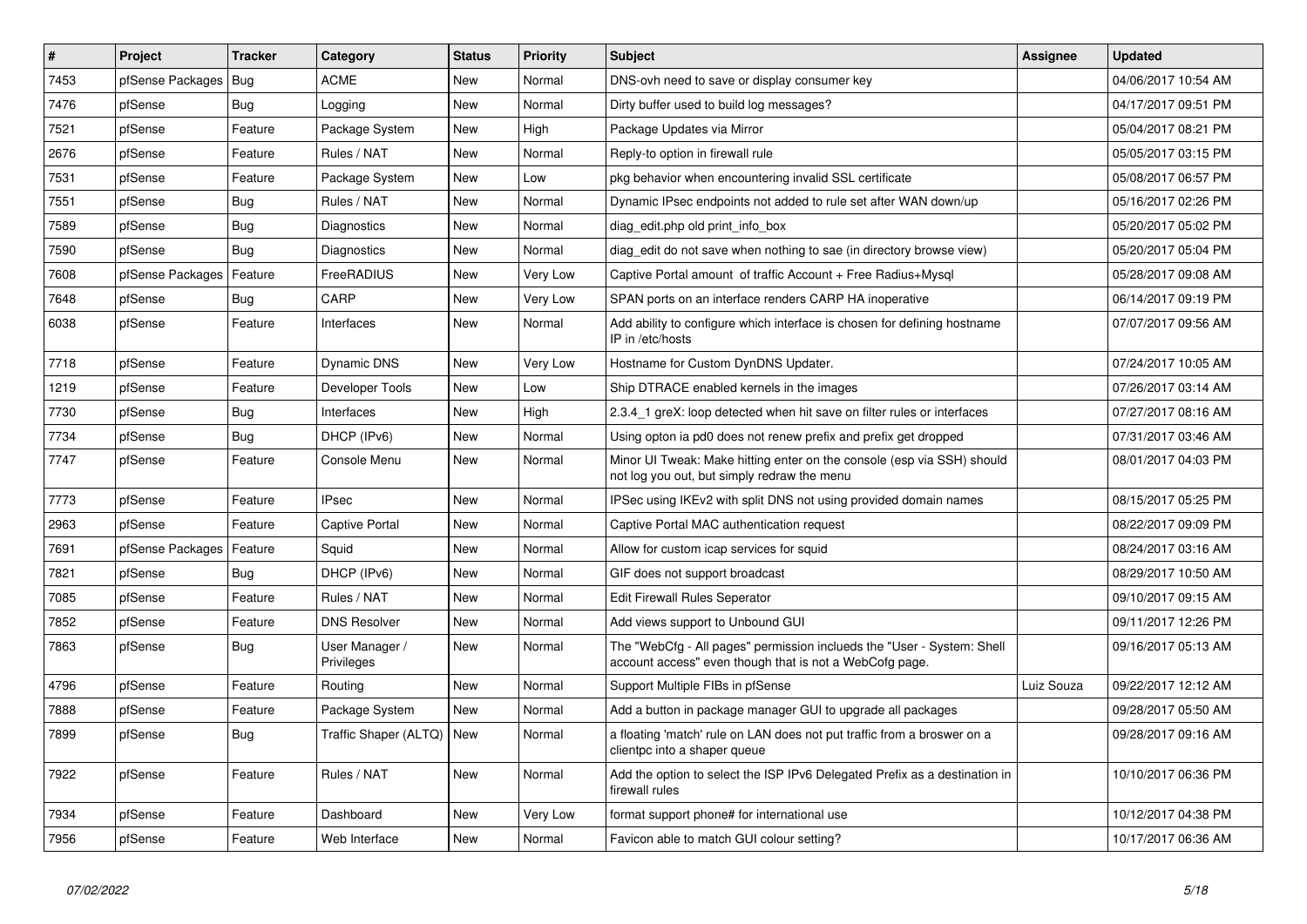| $\pmb{\#}$ | Project                    | <b>Tracker</b> | Category                            | <b>Status</b> | <b>Priority</b> | <b>Subject</b>                                                                                                                                                                | Assignee             | <b>Updated</b>      |
|------------|----------------------------|----------------|-------------------------------------|---------------|-----------------|-------------------------------------------------------------------------------------------------------------------------------------------------------------------------------|----------------------|---------------------|
| 7957       | pfSense                    | Feature        | Web Interface                       | <b>New</b>    | Normal          | GUI theme - separate "colour" from "compact/normal" in theme<br>dropdown                                                                                                      |                      | 10/17/2017 06:58 AM |
| 7971       | pfSense                    | Feature        | Captive Portal                      | New           | Normal          | Allow import, export and synchronization of MACs under Captive Portal<br>service                                                                                              |                      | 10/19/2017 04:56 AM |
| 7411       | pfSense Packages           | Todo           | ladvd                               | New           | Low             | LADVD Devices not wide enough                                                                                                                                                 |                      | 10/22/2017 05:04 AM |
| 7688       | pfSense                    | Feature        | Backup / Restore                    | <b>New</b>    | Low             | AutoConfigBackup - Info Icon - username only                                                                                                                                  |                      | 10/22/2017 10:46 AM |
| 7988       | pfSense                    | Feature        | Web Interface                       | <b>New</b>    | Normal          | Compact Theme based on Compact-RED with the default theme colors.                                                                                                             |                      | 10/23/2017 05:34 AM |
| 8004       | pfSense                    | <b>Bug</b>     | <b>NAT Reflection</b>               | New           | Normal          | Error notice for a deleted NAT that had a RULE or an existing NAT which<br>is claimed to have no NAT port                                                                     |                      | 10/24/2017 06:39 PM |
| 8050       | pfSense                    | <b>Bug</b>     | Interfaces                          | <b>New</b>    | High            | Enabling bridge while interfaces have link freezes console                                                                                                                    |                      | 11/03/2017 04:38 PM |
| 8066       | pfSense                    | <b>Bug</b>     | Routing                             | <b>New</b>    | Normal          | Static routes not applied when they go out a interface using carp                                                                                                             |                      | 11/08/2017 02:04 AM |
| 6752       | pfSense Packages           | Todo           | <b>Status Traffic Totals</b>        | <b>New</b>    | Low             | Traffic Totals Data Summary Graph                                                                                                                                             | <b>Jared Dillard</b> | 11/08/2017 08:58 AM |
| 8072       | pfSense                    | <b>Bug</b>     | <b>Traffic Shaper</b><br>(Limiters) | <b>New</b>    | Normal          | Limiter / Queue mask issues?                                                                                                                                                  | Ivor Kreso           | 11/08/2017 07:56 PM |
| 8073       | pfSense                    | Bug            | <b>IPsec</b>                        | <b>New</b>    | Normal          | Traffic inexplicably not going through IPSEC despite (in theory) matching<br><b>SPs</b>                                                                                       |                      | 11/09/2017 02:51 AM |
| 8078       | pfSense                    | Feature        | <b>PPP</b> Interfaces               | <b>New</b>    | Normal          | <b>PPPoE Reconnect Wait Time</b>                                                                                                                                              |                      | 11/09/2017 05:13 PM |
| 8089       | pfSense                    | Bug            | Interfaces                          | New           | High            | VLAN page breaks after config restore to new hardware.                                                                                                                        |                      | 11/21/2017 01:38 PM |
| 8121       | pfSense Packages           | Feature        | haproxy                             | New           | Normal          | haproxy, allow to generate backends even they don't seem to be used                                                                                                           |                      | 11/23/2017 04:04 AM |
| 3185       | pfSense                    | Feature        | DHCP (IPv6)                         | New           | Normal          | Accommodate a DHCPv6 failover-like mechanism                                                                                                                                  |                      | 11/24/2017 10:44 AM |
| 8130       | pfSense                    | Bug            | <b>Traffic Graphs</b>               | New           | Normal          | Status - Monitoring - Area chart displays traffic data differently than Line<br>or Bar charts                                                                                 |                      | 11/26/2017 01:40 PM |
| 8148       | pfSense Packages   Feature |                | OpenVPN Client<br>Export            | <b>New</b>    | Very Low        | OpenVPN - Output Windows Client .MSI Installer for GPO deployment                                                                                                             |                      | 11/30/2017 01:24 PM |
| 8157       | pfSense                    | Bug            | Dashboard                           | <b>New</b>    | Very Low        | Traffic Graph clutter from time to time                                                                                                                                       |                      | 12/03/2017 06:40 AM |
| 8158       | pfSense                    | <b>Bug</b>     | Interfaces                          | <b>New</b>    | High            | IPv6 Track Interface issue with more than one WAN-Gateway and a<br>number of internal interfaces at least track interface from one interface<br>does not work on regular base |                      | 12/03/2017 09:00 AM |
| 8161       | pfSense Packages           | Feature        | FreeRADIUS                          | <b>New</b>    | Very Low        | Add virtual server support to FreeRadius                                                                                                                                      |                      | 12/05/2017 01:57 PM |
| 8176       | pfSense                    | Bug            | Package System                      | New           | Normal          | ./schema/packages.dtd -- referenced in *xml, but missing?                                                                                                                     |                      | 12/09/2017 06:52 PM |
| 8178       | pfSense                    | Feature        | Package System                      | <b>New</b>    | Normal          | Allow setting attributes for form elements in package XML                                                                                                                     |                      | 12/09/2017 07:48 PM |
| 8199       | pfSense Packages           | Feature        | <b>BIND</b>                         | <b>New</b>    | Normal          | Support reordering and/or sort alphabetically across BIND package                                                                                                             |                      | 12/12/2017 02:05 AM |
| 8168       | pfSense                    | Feature        | IPsec                               | New           | Normal          | strongswan dhcp option                                                                                                                                                        |                      | 12/19/2017 04:14 AM |
| 8213       | pfSense Packages           | Bug            | haproxy                             | New           | Normal          | acl src file not populated from alias                                                                                                                                         |                      | 12/21/2017 02:02 PM |
| 7281       | pfSense                    | Feature        | OpenVPN                             | <b>New</b>    | Normal          | OpenVPN: Add support for IPv6 dynamic prefix selection                                                                                                                        |                      | 12/21/2017 08:56 PM |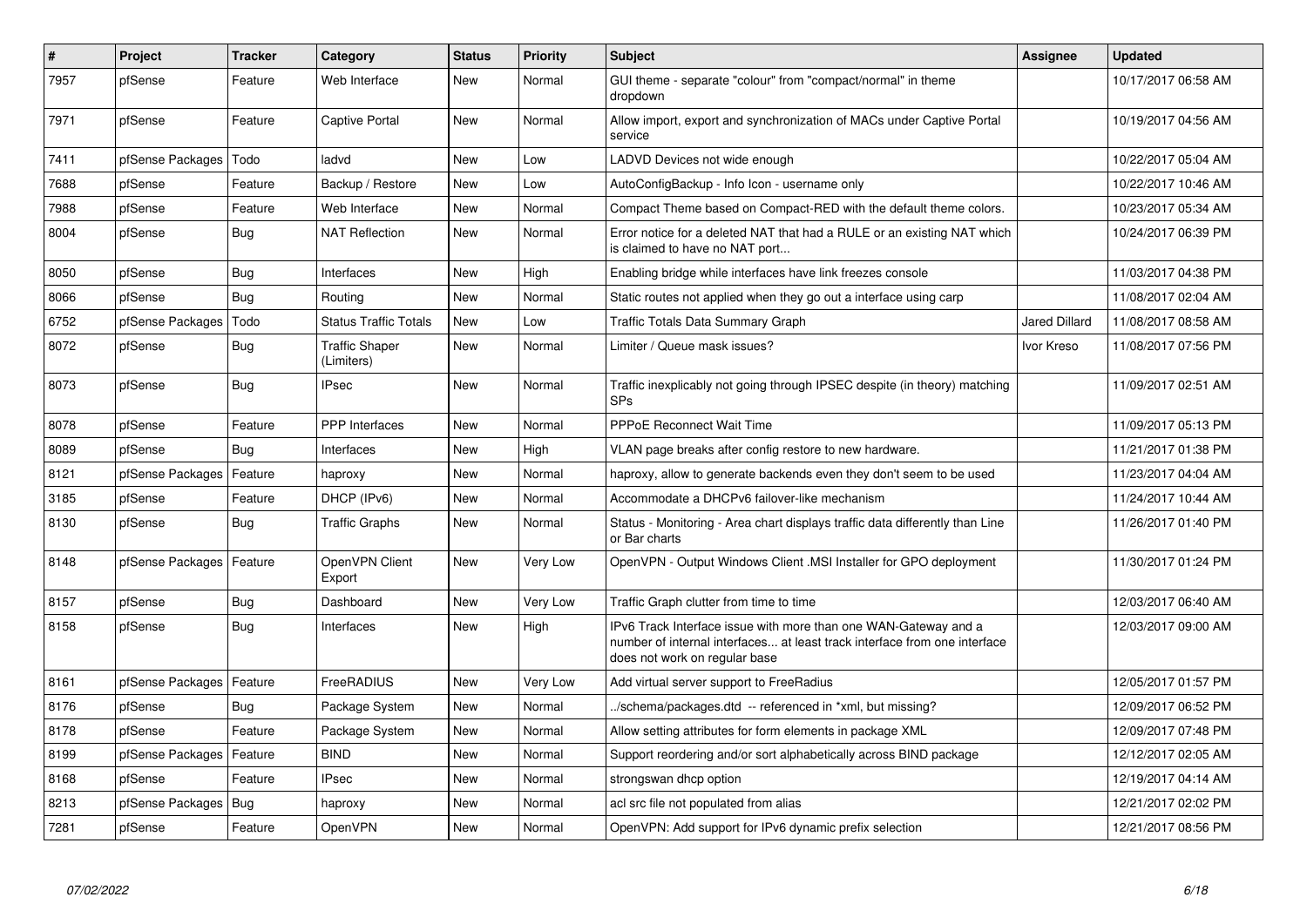| #    | Project                | Tracker    | Category                                 | <b>Status</b> | <b>Priority</b> | <b>Subject</b>                                                                                                          | Assignee             | <b>Updated</b>      |
|------|------------------------|------------|------------------------------------------|---------------|-----------------|-------------------------------------------------------------------------------------------------------------------------|----------------------|---------------------|
| 8236 | pfSense                | Feature    | <b>DNS Resolver</b>                      | <b>New</b>    | Normal          | Ability to configure "forward-first" and "forward-host" options for more<br>robust domain overrides in DNS Resolver     |                      | 12/26/2017 01:26 AM |
| 4899 | pfSense                | Feature    | DHCP (IPv4)                              | <b>New</b>    | Normal          | Additional BOOTP/DHCP Options should allow a force option                                                               |                      | 01/02/2018 02:24 PM |
| 8270 | pfSense                | Todo       | Web Interface                            | <b>New</b>    | Very Low        | Fix grammatically erroneous repetition                                                                                  |                      | 01/11/2018 08:19 AM |
| 7462 | pfSense Packages       | Bug        | haproxy                                  | <b>New</b>    | Normal          | HAproxy not rebinding properly after WAN DHCP IP change                                                                 |                      | 01/11/2018 09:15 AM |
| 8262 | pfSense                | Feature    | IPv6 Router<br>Advertisements<br>(RADVD) | <b>New</b>    | Normal          | Make each prefix flags configurable separately.                                                                         |                      | 01/16/2018 12:35 PM |
| 8180 | pfSense Packages       | Bug        | syslog-ng                                | New           | Normal          | syslog-ng default log file                                                                                              |                      | 01/16/2018 12:53 PM |
| 8285 | pfSense                | <b>Bug</b> | Web Interface                            | <b>New</b>    | Normal          | Actions on stale data may result in catastrophic results                                                                |                      | 01/16/2018 08:08 PM |
| 8229 | pfSense Packages       | Bug        | syslog-ng                                | <b>New</b>    | Normal          | syslog-ng stops parsing logs after logrotate run                                                                        |                      | 01/26/2018 12:00 PM |
| 7216 | pfSense                | Feature    | Web Interface                            | <b>New</b>    | Normal          | Allow user to choose date display format                                                                                | <b>Phillip Davis</b> | 02/02/2018 04:20 PM |
| 8295 | pfSense Packages       | Bug        | syslog-ng                                | <b>New</b>    | Normal          | syslog-ng logrotates tls files                                                                                          |                      | 02/14/2018 06:12 AM |
| 8224 | pfSense Packages       | Feature    | FreeRADIUS                               | <b>New</b>    | Normal          | Add "OU" field to FreeRADIUS page                                                                                       |                      | 02/21/2018 12:53 AM |
| 8346 | pfSense                | Feature    | <b>IPsec</b>                             | <b>New</b>    | Normal          | Let pFSense act as an IPSec XAuth VPN Client                                                                            |                      | 02/23/2018 07:39 AM |
| 8349 | pfSense                | Feature    | <b>Traffic Graphs</b>                    | <b>New</b>    | Normal          | Show the actual numerical information (upload/download speeds) in the<br>traffic graph dashboard widget                 | <b>Jared Dillard</b> | 02/28/2018 09:42 AM |
| 7495 | pfSense                | Feature    | <b>DNS Resolver</b>                      | <b>New</b>    | Low             | Ability to set TTL for local for Unbound host overrides and dhcp leases                                                 |                      | 03/06/2018 09:46 AM |
| 3882 | pfSense                | Feature    | Web Interface                            | <b>New</b>    | Normal          | Add OUI database to the base system, remove dependency on nmap                                                          |                      | 03/08/2018 06:44 PM |
| 8401 | pfSense                | <b>Bug</b> | Installer                                | <b>New</b>    | Normal          | Issues related to keys representing alphabetic characters specific to<br>Scandinavian languages and to some other keys. |                      | 03/30/2018 11:06 AM |
| 8406 | pfSense                | <b>Bug</b> | Dynamic DNS                              | <b>New</b>    | Normal          | DDNS IPV6 Cloudflare Client does not detect PPOE address                                                                |                      | 03/31/2018 11:56 AM |
| 8122 | pfSense                | Bug        | OpenVPN                                  | <b>New</b>    | Normal          | openypn client is unable to use OTP (temporary) passwords                                                               |                      | 04/16/2018 09:28 AM |
| 8474 | pfSense                | Feature    | <b>High Availability</b>                 | <b>New</b>    | Low             | Easier Conversion to HA Pair from Existing Non-HA Firewall                                                              |                      | 04/19/2018 11:52 PM |
| 701  | pfSense                | Feature    | Rules / NAT                              | <b>New</b>    | Normal          | Interface groups with NAT                                                                                               |                      | 05/11/2018 10:12 PM |
| 8532 | pfSense                | Feature    | <b>OpenVPN</b>                           | <b>New</b>    | Low             | Ability to add metric to pushed routes                                                                                  |                      | 05/22/2018 07:45 AM |
| 8438 | pfSense Packages       | Bug        | haproxy                                  | <b>New</b>    | High            | haproxy: can't use ACL for cert with http-response actions                                                              |                      | 05/24/2018 01:12 PM |
| 6873 | pfSense                | <b>Bug</b> | DHCP (IPv6)                              | <b>New</b>    | Low             | radvd - Too many addresses in RDNSS section when previously using<br>DHCPv6                                             | Dominic<br>McKeown   | 06/06/2018 10:45 AM |
| 8560 | pfSense Packages   Bug |            | <b>ACME</b>                              | New           | Normal          | ACME: can't update DNS records in DNSMadeEasy registar for several<br>domains with different API keys/ids               |                      | 06/08/2018 01:28 PM |
| 8566 | pfSense                | <b>Bug</b> | CARP                                     | New           | Normal          | Wrong IPv6 source in NS request in case using of IPv6 alias                                                             |                      | 06/12/2018 01:26 PM |
| 8567 | pfSense                | Bug        | CARP                                     | New           | Normal          | Using IPv6 VIP alias for services may affect CARP IPv6 VIP work                                                         |                      | 06/12/2018 01:26 PM |
| 6988 | pfSense Packages       | Bug        | Snort                                    | New           | High            | SNORT Package PHP memory error                                                                                          |                      | 06/28/2018 10:00 PM |
| 1940 | pfSense                | Todo       | Logging                                  | New           | Normal          | Integrate rSyslogd                                                                                                      |                      | 07/06/2018 02:11 PM |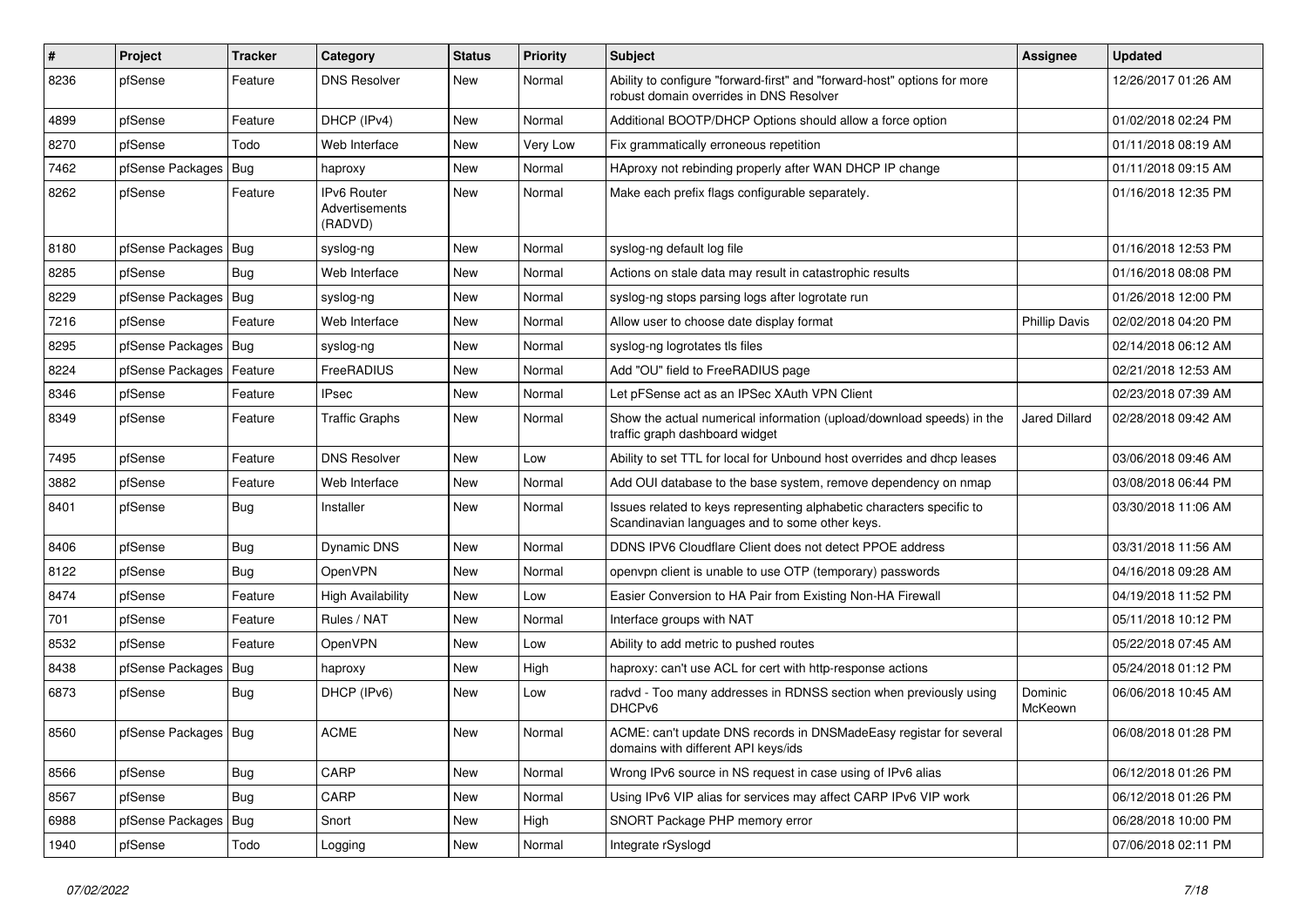| #    | Project                    | Tracker    | Category                            | <b>Status</b> | <b>Priority</b> | <b>Subject</b>                                                                                                                          | Assignee   | <b>Updated</b>      |
|------|----------------------------|------------|-------------------------------------|---------------|-----------------|-----------------------------------------------------------------------------------------------------------------------------------------|------------|---------------------|
| 8599 | pfSense                    | Feature    | Rules / NAT                         | <b>New</b>    | Very Low        | IPv6 flow labels                                                                                                                        |            | 07/16/2018 07:36 AM |
| 8641 | pfSense                    | Feature    | Web Interface                       | <b>New</b>    | Normal          | Need way to disable HSTS and/or replace webConfigurator certificate<br>from CLI                                                         |            | 07/16/2018 10:21 AM |
| 8385 | pfSense                    | Feature    | Rules / NAT                         | <b>New</b>    | Normal          | Utilize IP addresses from successfully authenticated OpenVPN<br>endpoints to Update Firewall Rules                                      |            | 07/19/2018 03:07 PM |
| 8419 | pfSense                    | Bug        | Web Interface                       | <b>New</b>    | Normal          | webgui, when menubar is fixed to the top of the screen, the last items of<br>long menus cannot be seen/used.                            |            | 07/19/2018 03:10 PM |
| 1924 | pfSense                    | Feature    | Captive Portal                      | <b>New</b>    | Normal          | Ability of CP's allowed IP addresses to use aliases                                                                                     |            | 07/26/2018 04:28 AM |
| 8705 | pfSense Packages           | Bug        | syslog-ng                           | <b>New</b>    | Normal          | Syslog-NG error in latest snapshot                                                                                                      |            | 07/27/2018 10:17 AM |
| 8711 | pfSense                    | Bug        | <b>IGMP Proxy</b>                   | <b>New</b>    | Normal          | igmpproxy with PPPoE Interfaces                                                                                                         |            | 07/28/2018 09:21 AM |
| 8752 | pfSense Packages           | Bug        | squidguard                          | <b>New</b>    | Normal          | For SquidGuard in "Common ACL" menu "Target Rules List" "access"<br>option always stays with default value '---' for my Target category |            | 08/06/2018 05:53 AM |
| 8836 | pfSense Packages           | Feature    | FreeRADIUS                          | New           | Normal          | Define Idap group vlan assignment in users file                                                                                         |            | 08/26/2018 07:53 AM |
| 8879 | pfSense                    | Feature    | DHCP (IPv4)                         | <b>New</b>    | Very Low        | DHCP options ADD force options                                                                                                          |            | 09/07/2018 09:14 AM |
| 8902 | pfSense Packages   Bug     |            | haproxy                             | <b>New</b>    | Normal          | HAproxy package not use custom DNS for lookup on apply new config                                                                       |            | 09/16/2018 08:16 AM |
| 9025 | pfSense Packages           | Bug        | squidquard                          | <b>New</b>    | Normal          | SquidGard + Target categories                                                                                                           |            | 10/08/2018 01:00 AM |
| 1136 | pfSense                    | Feature    | Rules / NAT                         | <b>New</b>    | Normal          | Add logic to automatically avoid route-to for static route networks                                                                     |            | 10/09/2018 05:11 AM |
| 8769 | pfSense Packages           | Feature    | FreeRADIUS                          | <b>New</b>    | Normal          | Allow FreeRADIUS users to change their own Passwords and Pins                                                                           |            | 10/11/2018 11:34 AM |
| 9037 | pfSense                    | Bug        | <b>DNS Resolver</b>                 | <b>New</b>    | Normal          | Unbound not logging to syslog after reboot                                                                                              |            | 10/12/2018 05:09 AM |
| 8869 | pfSense Packages           | Feature    | haproxy                             | New           | Normal          | HAproxy should use RFC 7919 DH parameter files                                                                                          |            | 10/17/2018 10:46 AM |
| 9063 | pfSense                    | Feature    | Dynamic DNS                         | <b>New</b>    | Normal          | Allow dynamic DNS client entry to specify which Check IP service to use                                                                 |            | 10/24/2018 11:53 AM |
| 9077 | pfSense Packages           | Feature    | haproxy                             | New           | Normal          | haproxy UI: Add seperator lines                                                                                                         |            | 10/29/2018 06:06 AM |
| 9143 | pfSense Packages           | Bug        | ntop                                | <b>New</b>    | Normal          | ntopng not displaying values in historical correctly                                                                                    |            | 11/22/2018 07:24 AM |
| 9149 | pfSense                    | Bug        | Package System                      | New           | Low             | Continued issues with /tmp and /var in RAM on 2.4                                                                                       |            | 11/24/2018 11:56 AM |
| 9141 | pfSense Packages   Feature |            | <b>FRR</b>                          | <b>New</b>    | Very Low        | FRR xmlrpc                                                                                                                              | Jim Pingle | 11/26/2018 07:49 AM |
| 8963 | pfSense                    | <b>Bug</b> | <b>Traffic Shaper</b><br>(Limiters) | New           | Normal          | 2.4.4 Limiters don't work after CARP fail-over                                                                                          |            | 12/10/2018 06:40 AM |
| 9079 | pfSense Packages           | Bug        | ntop                                | <b>New</b>    | Normal          | High CPU usage of ntopng even during IDLE and no network traffic                                                                        |            | 12/16/2018 02:40 PM |
| 9241 | pfSense                    | <b>Bug</b> | Interfaces                          | <b>New</b>    | Normal          | Ethernet link cycles up/down if "auto-negotiate" is explicitly selected in<br>interface configuration                                   |            | 12/31/2018 08:36 PM |
| 9247 | pfSense Packages Bug       |            | haproxy                             | <b>New</b>    | Low             | HAProxy multiple server selection on stats pages doesn't work                                                                           |            | 01/02/2019 04:44 PM |
| 9261 | pfSense Packages   Bug     |            | haproxy                             | New           | Normal          | haproxy GUI failure                                                                                                                     |            | 01/08/2019 12:41 PM |
| 7244 | pfSense                    | Feature    | Developer Tools                     | New           | Normal          | Publish pfsense as a Vagrant Basebox                                                                                                    |            | 01/29/2019 04:09 AM |
| 8232 | pfSense Packages           | Feature    | haproxy                             | New           | Normal          | different ssl options based on the sni name                                                                                             |            | 01/30/2019 10:36 AM |
| 9299 | pfSense Packages           | Feature    | ACME                                | New           | Normal          | ACME package: Automate add/remove firewall rule for port forwarding                                                                     |            | 01/30/2019 10:09 PM |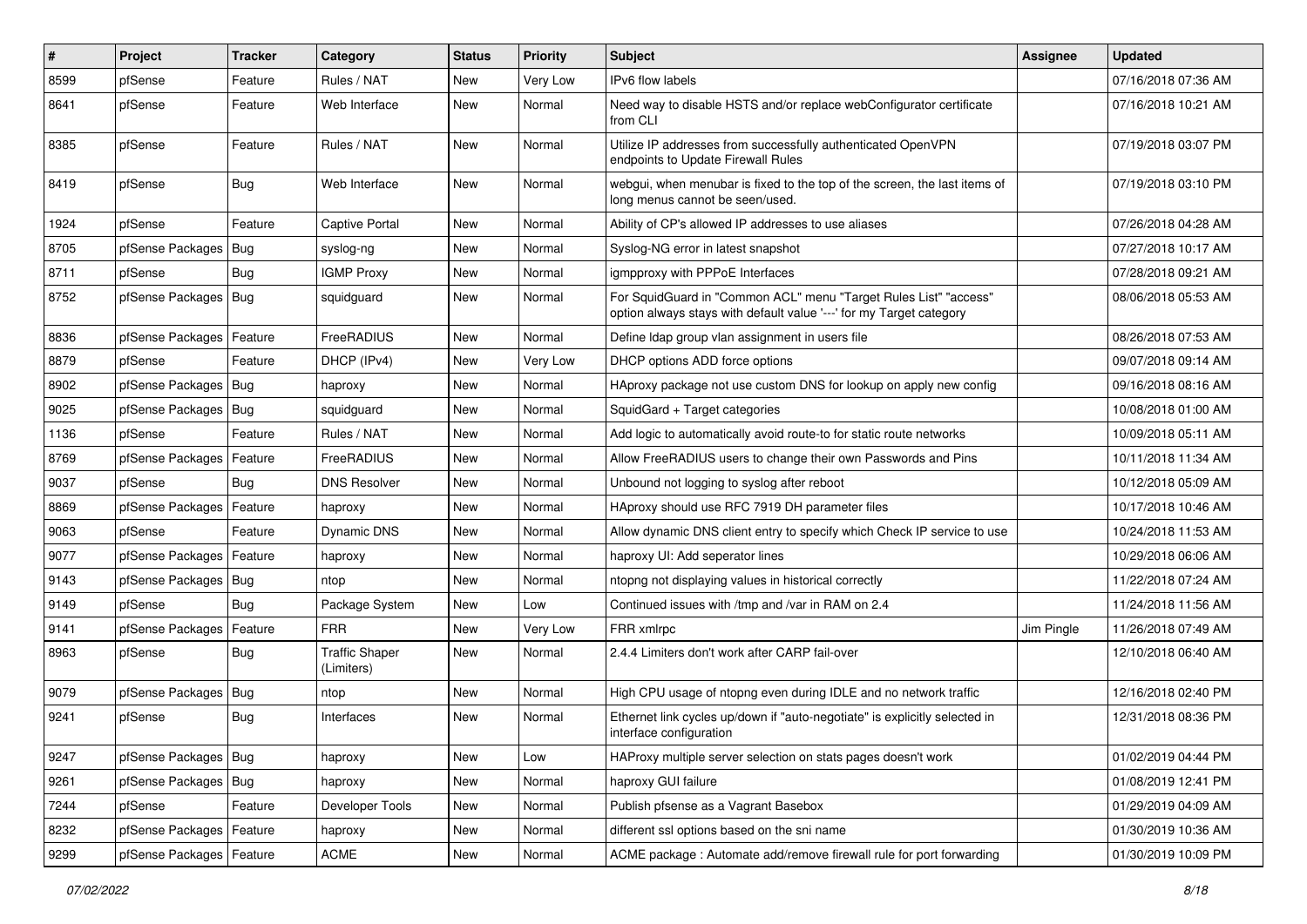| $\vert$ # | Project                    | <b>Tracker</b> | Category                     | <b>Status</b> | <b>Priority</b> | <b>Subject</b>                                                                                          | <b>Assignee</b> | <b>Updated</b>      |
|-----------|----------------------------|----------------|------------------------------|---------------|-----------------|---------------------------------------------------------------------------------------------------------|-----------------|---------------------|
| 9337      | pfSense Packages           | Bug            | Telegraf                     | New           | Normal          | Telegraf ping input fails                                                                               |                 | 02/18/2019 10:40 AM |
| 9336      | pfSense                    | Feature        | Notifications                | New           | Very Low        | Make Dynamic DNS update notification e-mail optional                                                    |                 | 02/18/2019 11:49 AM |
| 9138      | pfSense Packages           | <b>Bug</b>     | Telegraf                     | <b>New</b>    | Normal          | telegraf: add section for custom config lines                                                           |                 | 02/18/2019 03:36 PM |
| 9046      | pfSense Packages   Feature |                | Telegraf                     | <b>New</b>    | High            | telegraf feature request                                                                                |                 | 02/18/2019 03:38 PM |
| 8589      | pfSense Packages           | Bug            | FreeRADIUS                   | <b>New</b>    | Normal          | FreeRadius 0.15.5_2 ignoring tunnelled-reply=no                                                         |                 | 02/18/2019 03:40 PM |
| 8513      | pfSense Packages   Bug     |                | FreeRADIUS                   | <b>New</b>    | High            | Freeradius 3.x Idap problem                                                                             |                 | 02/18/2019 05:22 PM |
| 8230      | pfSense Packages   Feature |                | Telegraf                     | <b>New</b>    | Normal          | telegraf automatic input plugins configuration for enabled pfsense<br>package                           |                 | 02/18/2019 05:23 PM |
| 8197      | pfSense Packages   Bug     |                | <b>BIND</b>                  | <b>New</b>    | Normal          | BIND UI fails to properly update zone with inline DNSSEC signing<br>enabled                             |                 | 02/18/2019 05:23 PM |
| 7535      | pfSense Packages           | Feature        | Snort                        | <b>New</b>    | Normal          | Snort messages filling System / General. Should have its own log.                                       |                 | 02/18/2019 05:29 PM |
| 6861      | pfSense Packages   Bug     |                | haproxy                      | <b>New</b>    | Normal          | Ha-Proxy duplicated backend used in place of original backend                                           |                 | 02/18/2019 05:30 PM |
| 6784      | pfSense Packages           | Bug            | haproxy                      | New           | Normal          | HAProxy version .48 will not use URL Table Alias for front end listener                                 |                 | 02/18/2019 05:32 PM |
| 5646      | pfSense Packages           | Feature        | Squid                        | <b>New</b>    | Normal          | Squid3 package Authentication Method: Kerberos/AD                                                       |                 | 02/18/2019 05:34 PM |
| 9338      | pfSense                    | Bug            | <b>IGMP Proxy</b>            | <b>New</b>    | Normal          | igmpproxy ignoring downstream vlan interface                                                            |                 | 02/22/2019 03:48 AM |
| 9348      | pfSense Packages           | Bug            | ACME                         | <b>New</b>    | Normal          | Results of Acme certificate issuance/renewal are not properly formatted                                 |                 | 02/22/2019 12:08 PM |
| 9289      | pfSense Packages           | Feature        | Snort                        | <b>New</b>    | Normal          | Snort enable react                                                                                      |                 | 03/16/2019 09:04 PM |
| 3652      | pfSense                    | Feature        | OpenVPN                      | <b>New</b>    | Normal          | OpenVPN - Dynamic IPv6 Tunnel Network                                                                   |                 | 03/20/2019 09:50 AM |
| 9436      | pfSense                    | Feature        | <b>DNS Resolver</b>          | <b>New</b>    | Normal          | Unbound: enable dnstap support                                                                          |                 | 03/27/2019 07:54 PM |
| 9464      | pfSense                    | Feature        | Interfaces                   | <b>New</b>    | Normal          | Marvell 6000 -- netgate hardware (e.g.: XG-7100, XG-3100) internal<br>switch LACP support               |                 | 04/08/2019 07:58 AM |
| 9485      | pfSense                    | Bug            | User Manager /<br>Privileges | <b>New</b>    | Normal          | password match error on system usermanager causes Group<br>membership to be reset.                      |                 | 04/26/2019 08:52 AM |
| 9504      | pfSense                    | <b>Bug</b>     | Dynamic DNS                  | New           | Normal          | Multiple Dynamic DNS update notifications for the same interface, not<br>differentiated by the hostname |                 | 05/07/2019 07:46 AM |
| 9568      | pfSense Packages           | Bug            | Squid                        | <b>New</b>    | Normal          | UFSSwapDir::openLog: Failed to open swap log.                                                           |                 | 05/29/2019 09:18 PM |
| 9574      | pfSense                    | Feature        | Package System               | New           | Normal          | Show changelog at package upgrade                                                                       |                 | 06/02/2019 04:35 AM |
| 9599      | pfSense Packages           | Feature        | haproxy                      | <b>New</b>    | Normal          | Support for "peers" in HAproxy                                                                          |                 | 06/25/2019 01:47 AM |
| 8982      | pfSense Packages           | Feature        | haproxy                      | New           | Normal          | HAproxy ACL support for map in configuration UI                                                         |                 | 06/25/2019 01:49 AM |
| 9621      | pfSense                    | Feature        | User Manager /<br>Privileges | New           | Normal          | More convenient deletion of single user privileges                                                      |                 | 07/09/2019 03:09 AM |
| 9648      | pfSense Packages   Feature |                | haproxy                      | New           | Very Low        | Multiple node Sync HAProxy configuration to backup CARP members via<br>XMLRPC.                          |                 | 07/25/2019 10:04 AM |
| 9650      | pfSense                    | <b>Bug</b>     | Gateways                     | New           | Normal          | IPv6 connection drops (ir-)regular on Kabelvodafone (German cable<br>ISP)                               |                 | 07/27/2019 07:14 AM |
| 9664      | pfSense                    | Bug            | Dynamic DNS                  | New           | Normal          | DynDNS and Dual-wan problem with CloudFlare (works with No-Ip)                                          |                 | 08/03/2019 10:00 AM |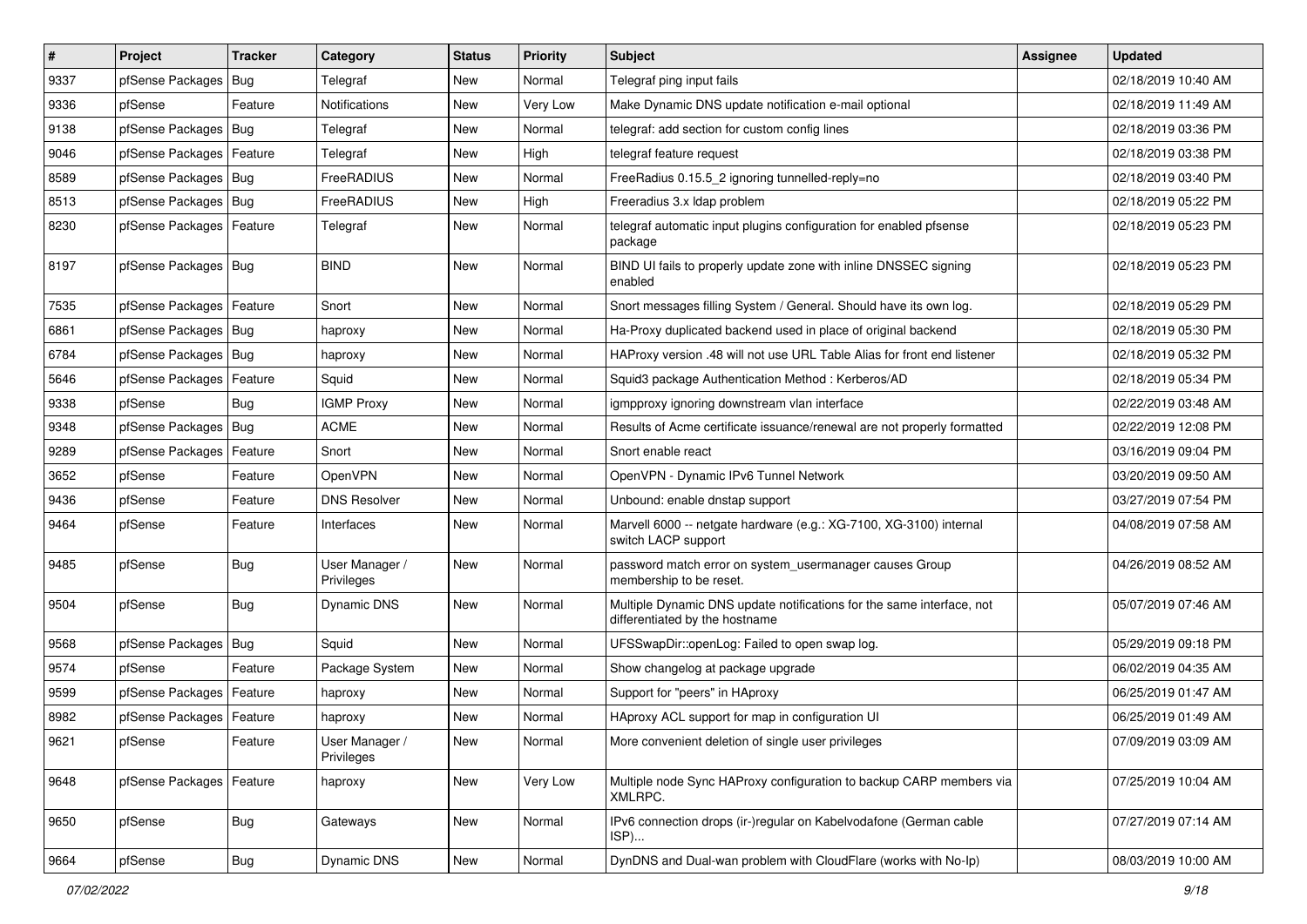| $\pmb{\#}$ | Project                    | <b>Tracker</b> | Category                                        | <b>Status</b> | <b>Priority</b> | <b>Subject</b>                                                                                                                  | <b>Assignee</b> | <b>Updated</b>      |
|------------|----------------------------|----------------|-------------------------------------------------|---------------|-----------------|---------------------------------------------------------------------------------------------------------------------------------|-----------------|---------------------|
| 7449       | pfSense Packages           | Feature        | OpenVPN Client<br>Export                        | New           | Normal          | feature request for openvpn-client-export package, add the support for<br>openvpn up and down script, for mapping network drive |                 | 08/06/2019 05:06 PM |
| 9085       | pfSense Packages           | Feature        | OpenVPN Client<br>Export                        | <b>New</b>    | Low             | OpenVPN connect/disconnect scripts                                                                                              |                 | 08/13/2019 09:15 AM |
| 9677       | pfSense                    | <b>Bug</b>     | Dashboard                                       | <b>New</b>    | Normal          | Dashboard hangs when widget needs data from a remote host which is<br>down                                                      |                 | 08/13/2019 09:15 AM |
| 7857       | pfSense                    | Bug            | Dashboard                                       | New           | Very Low        | Interfaces Widget U/I fails to wrap IPV6 addresses when the string is too<br>wide for the widget                                |                 | 08/13/2019 09:15 AM |
| 9229       | pfSense Packages   Bug     |                | Tinc                                            | <b>New</b>    | Normal          | Tinc package: no way of specifying multiple critical configuration<br>parameters from web interface                             |                 | 08/13/2019 09:25 AM |
| 8909       | pfSense Packages   Bug     |                | Tinc                                            | New           | Normal          | tinc package makes /rc.newwanip looping forever                                                                                 |                 | 08/13/2019 09:25 AM |
| 8146       | pfSense Packages           | Feature        | <b>BIND</b>                                     | New           | Normal          | Zone Domain Records more powerfull for BIND Zones                                                                               |                 | 08/13/2019 09:39 AM |
| 8099       | pfSense Packages           | Feature        | Telegraf                                        | <b>New</b>    | Normal          | Add more configuration flexibility to Telegraf                                                                                  |                 | 08/13/2019 09:39 AM |
| 7799       | pfSense                    | Feature        | Rules / NAT                                     | New           | Normal          | Make an ajax call to toggle logging by clicking on the logging icon next to<br>a rule                                           |                 | 08/13/2019 09:40 AM |
| 7737       | pfSense                    | <b>Bug</b>     | <b>IPv6 Router</b><br>Advertisements<br>(RADVD) | New           | Normal          | radvd error message                                                                                                             |                 | 08/13/2019 09:41 AM |
| 7602       | pfSense                    | Feature        | <b>Operating System</b>                         | <b>New</b>    | Normal          | Auto-Create bootable USB for recovery                                                                                           |                 | 08/13/2019 09:50 AM |
| 4928       | pfSense Packages           | Feature        | squidguard                                      | New           | Normal          | Surftool - New Package to turn squidguard groups(/acls) on or off                                                               |                 | 08/13/2019 09:57 AM |
| 6789       | pfSense Packages           | Feature        | Squid                                           | <b>New</b>    | Normal          | disgest_ldap_auth                                                                                                               |                 | 08/13/2019 09:57 AM |
| 8517       | pfSense Packages   Feature |                | New Package<br>Request                          | New           | Normal          | OpenConnect client                                                                                                              |                 | 08/13/2019 10:01 AM |
| 3424       | pfSense Packages   Feature |                | New Package<br>Request                          | New           | Normal          | <b>SCEP</b> server                                                                                                              |                 | 08/13/2019 10:02 AM |
| 385        | pfSense                    | Feature        | Captive Portal                                  | <b>New</b>    | Normal          | Reverse captive portal                                                                                                          |                 | 08/13/2019 12:23 PM |
| 2771       | pfSense                    | Feature        | Rules / NAT                                     | New           | Normal          | Add packet tracing simulator                                                                                                    |                 | 08/13/2019 12:24 PM |
| 2024       | pfSense                    | Feature        | Package System                                  | New           | Normal          | RRD Graphs for packages                                                                                                         |                 | 08/13/2019 12:24 PM |
| 1890       | pfSense                    | <b>Bug</b>     | Translations                                    | <b>New</b>    | Normal          | No gettext support in console scripts                                                                                           |                 | 08/13/2019 12:24 PM |
| 6029       | pfSense                    | <b>Bug</b>     | XML Parser                                      | New           | Normal          | Unhelpful error messages in xmlparse*.inc and generally                                                                         |                 | 08/13/2019 12:52 PM |
| 5902       | pfSense                    | Todo           | Configuration<br>Backend                        | New           | Normal          | Use a common place for default values                                                                                           |                 | 08/13/2019 12:53 PM |
| 4707       | pfSense                    | Feature        | Rules / NAT                                     | New           | Normal          | Can't override block port 0 rules in filter.inc                                                                                 |                 | 08/13/2019 12:53 PM |
| 5080       | pfSense                    | Feature        | DHCP (IPv4)                                     | New           | Normal          | Settings tab under Services>DHCP Server                                                                                         |                 | 08/13/2019 12:53 PM |
| 4472       | pfSense                    | Feature        | Build / Release                                 | New           | Normal          | Cryptographically sign every (sub-)release                                                                                      |                 | 08/13/2019 12:53 PM |
| 6539       | pfSense                    | Feature        | Rules / NAT                                     | New           | Normal          | ICMPv6 filtering requires multiple rules - no range support                                                                     |                 | 08/13/2019 01:23 PM |
| 6501       | pfSense                    | Todo           | Web Interface                                   | New           | Normal          | Tightening up subnet expansion                                                                                                  |                 | 08/13/2019 01:23 PM |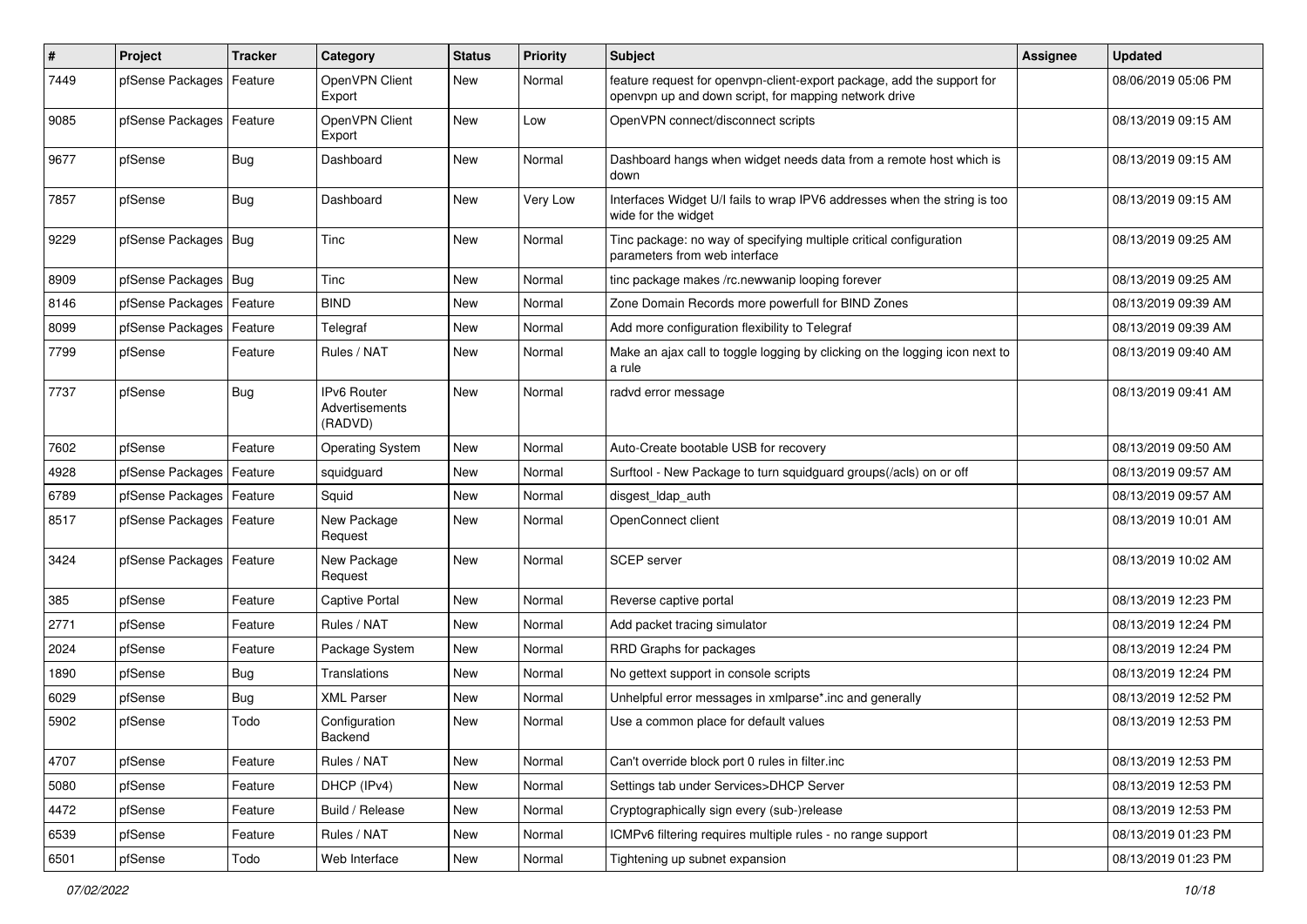| $\vert$ # | Project          | <b>Tracker</b> | Category                                        | <b>Status</b> | <b>Priority</b> | <b>Subject</b>                                                                                   | <b>Assignee</b> | <b>Updated</b>      |
|-----------|------------------|----------------|-------------------------------------------------|---------------|-----------------|--------------------------------------------------------------------------------------------------|-----------------|---------------------|
| 6470      | pfSense Packages | Feature        | New Package<br>Request                          | <b>New</b>    | Normal          | CloudFlare Integration Module                                                                    |                 | 08/13/2019 01:23 PM |
| 6469      | pfSense          | Feature        | Console Menu                                    | <b>New</b>    | Normal          | Improve help + self documentation in console PHP shell                                           |                 | 08/13/2019 01:23 PM |
| 6412      | pfSense          | Feature        | <b>Operating System</b>                         | <b>New</b>    | Normal          | Add includedir directive for /var/etc/xinet.d to xinetd configuration                            |                 | 08/13/2019 01:23 PM |
| 6398      | pfSense          | <b>Bug</b>     | Configuration<br>Backend                        | <b>New</b>    | Normal          | If config cannot be loaded due to corruption or bug, it isn't handled<br>gracefully (just stops) |                 | 08/13/2019 01:23 PM |
| 5652      | pfSense          | Bug            | Authentication                                  | <b>New</b>    | Normal          | Radius IETF Class Group Assignment - Incorrect Standard                                          |                 | 08/13/2019 01:39 PM |
| 6615      | pfSense          | Feature        | DHCP (IPv4)                                     | <b>New</b>    | Normal          | new DHCP server option                                                                           |                 | 08/13/2019 01:39 PM |
| 6604      | pfSense          | Feature        | <b>NTPD</b>                                     | <b>New</b>    | Normal          | Allow NTP server list to be overridden by DHCP/PPP                                               |                 | 08/13/2019 01:39 PM |
| 6555      | pfSense Packages | Feature        | New Package<br>Request                          | <b>New</b>    | Normal          | Support IEEE 1588                                                                                |                 | 08/13/2019 01:40 PM |
| 6554      | pfSense          | Feature        | <b>NTPD</b>                                     | <b>New</b>    | Normal          | Reintroduce NTP mode7 for IEEE 1588 PTPd interop                                                 |                 | 08/13/2019 01:40 PM |
| 6332      | pfSense          | Todo           | Web Interface                                   | <b>New</b>    | Normal          | Upgrade encryption options to cover current range of recommendations                             |                 | 08/13/2019 02:34 PM |
| 6816      | pfSense          | Feature        | IPv6 Router<br>Advertisements<br>(RADVD)        | New           | Normal          | Status and/or Diagnostics page for radvd                                                         |                 | 08/13/2019 02:35 PM |
| 6796      | pfSense          | Feature        | Interfaces                                      | <b>New</b>    | Normal          | Allow hostnames as GRE and GIF endpoints                                                         |                 | 08/13/2019 02:35 PM |
| 7030      | pfSense          | Feature        | Multi-WAN                                       | <b>New</b>    | Very Low        | New Feature Load Balance Per Amount Of GB                                                        |                 | 08/13/2019 02:56 PM |
| 6977      | pfSense          | Bug            | Interfaces                                      | <b>New</b>    | Normal          | VLAN traffic is erroneously counted as underlying iface (untagged) traffic                       |                 | 08/13/2019 02:56 PM |
| 5619      | pfSense          | Feature        | <b>Operating System</b>                         | New           | Normal          | Curl with ARES support                                                                           |                 | 08/13/2019 02:56 PM |
| 7385      | pfSense          | Todo           | Web Interface                                   | New           | Normal          | Sanitize PHP includes                                                                            |                 | 08/13/2019 03:22 PM |
| 6541      | pfSense          | <b>Bug</b>     | <b>IPv6 Router</b><br>Advertisements<br>(RADVD) | <b>New</b>    | Normal          | IPv6 RAs always include on-link prefix; clients may not use DHCPv6<br>managed addresses          |                 | 08/13/2019 03:23 PM |
| 7738      | pfSense          | Feature        | <b>IPsec</b>                                    | <b>New</b>    | Normal          | Highlight which IPSec (or other VPN) crypto modes are<br>hardware-accelerated in the UI          |                 | 08/13/2019 03:46 PM |
| 7430      | pfSense          | <b>Bug</b>     | Interfaces                                      | <b>New</b>    | Normal          | pfsense-utils.inc - where is ipaddr configured() should account for<br>loopback interface        |                 | 08/13/2019 03:48 PM |
| 7761      | pfSense          | Feature        | Rules / NAT                                     | <b>New</b>    | Normal          | Add a way to match on IPv6 proto=0 (hop-by-hop header extension)                                 |                 | 08/13/2019 03:49 PM |
| 7800      | pfSense          | Feature        | Logging                                         | New           | Normal          | Add option for state logging                                                                     |                 | 08/13/2019 03:51 PM |
| 7812      | pfSense          | Feature        | Web Interface                                   | <b>New</b>    | Normal          | ZFS handling of autopreplace                                                                     |                 | 08/13/2019 03:53 PM |
| 8036      | pfSense          | Feature        | <b>IPsec</b>                                    | <b>New</b>    | Normal          | Want to run multiple Mobile Client IKEv2 server instances                                        |                 | 08/14/2019 09:31 AM |
| 7881      | pfSense          | Feature        | <b>OpenVPN</b>                                  | <b>New</b>    | Normal          | OpenVPN client - add support for multiple server entries                                         |                 | 08/14/2019 09:32 AM |
| 7541      | pfSense          | Feature        | Installer                                       | <b>New</b>    | Normal          | ZFS Install, add hot spare option                                                                |                 | 08/14/2019 09:32 AM |
| 8177      | pfSense          | <b>Bug</b>     | Package System                                  | New           | Normal          | '/xsl/package.xsl" is referenced in package XML files but not on the<br>firewall                 |                 | 08/14/2019 09:56 AM |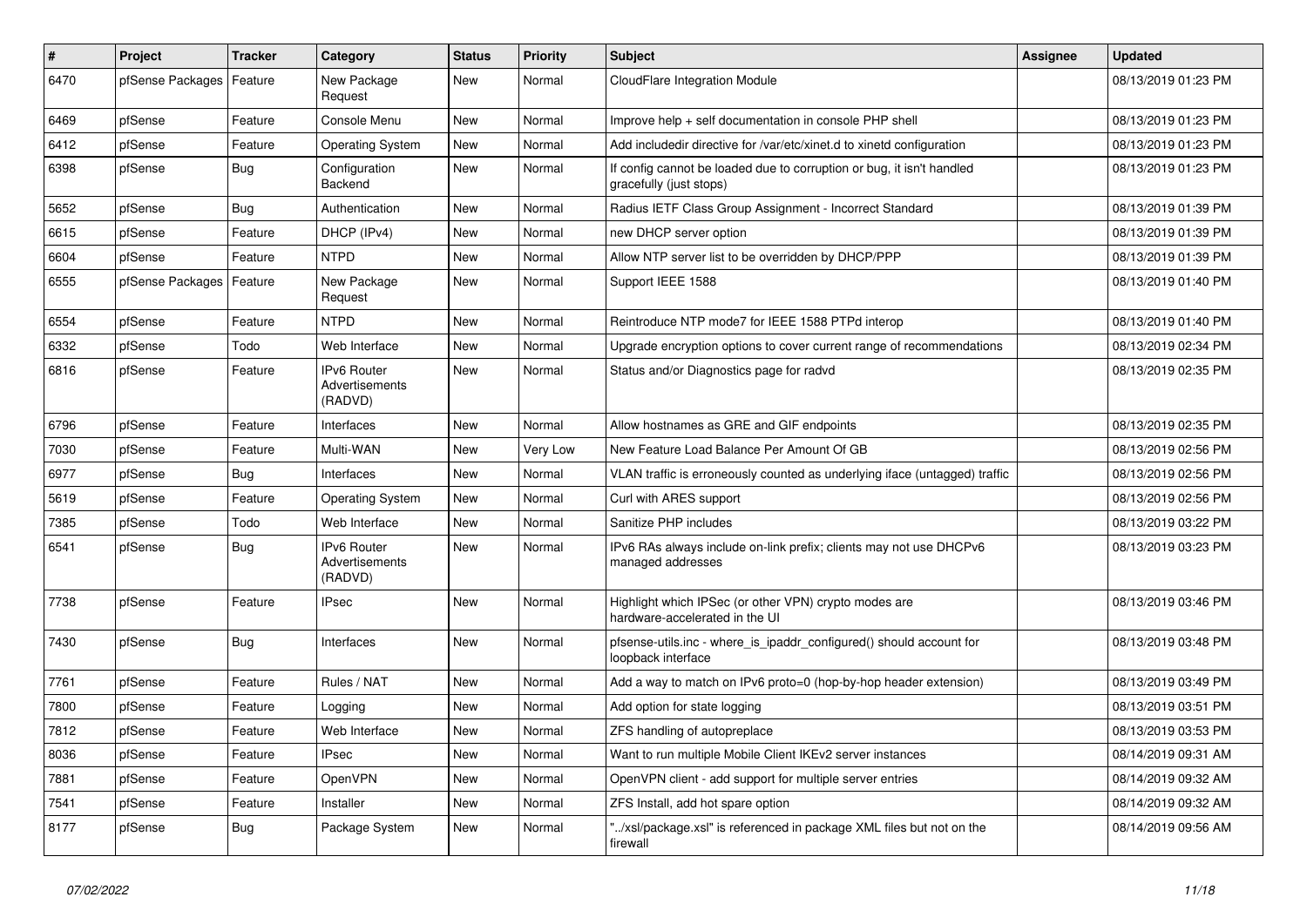| $\sharp$ | Project                    | <b>Tracker</b> | Category              | <b>Status</b> | Priority | <b>Subject</b>                                                                                                                     | Assignee             | <b>Updated</b>      |
|----------|----------------------------|----------------|-----------------------|---------------|----------|------------------------------------------------------------------------------------------------------------------------------------|----------------------|---------------------|
| 7289     | pfSense                    | Bug            | Certificates          | <b>New</b>    | Low      | Generating 4096bit Certificate                                                                                                     |                      | 08/14/2019 09:56 AM |
| 8372     | pfSense                    | Feature        | Logging               | <b>New</b>    | Normal   | add gui setting to adjust refresh rate for dynamic firewall logs                                                                   |                      | 08/14/2019 10:31 AM |
| 8274     | pfSense                    | Feature        | Traffic Graphs        | New           | Normal   | Reverse Inverse Traffic Graph View                                                                                                 | <b>Jared Dillard</b> | 08/14/2019 10:31 AM |
| 8526     | pfSense                    | <b>Bug</b>     | Interfaces            | <b>New</b>    | Normal   | DHCP client ignores server replies when 802.1q tagging is used                                                                     |                      | 08/14/2019 10:52 AM |
| 8458     | pfSense                    | Feature        | Dashboard             | <b>New</b>    | Low      | Allow reordering of interface widget                                                                                               |                      | 08/14/2019 10:52 AM |
| 8076     | pfSense                    | <b>Bug</b>     | Backup / Restore      | <b>New</b>    | Normal   | User can easily apply an unusable interface configuration after restore                                                            |                      | 08/14/2019 10:52 AM |
| 8435     | pfSense                    | <b>Bug</b>     | Interfaces            | <b>New</b>    | Normal   | DHCPv6 unusable in certain circumstances (US AT&T Fiber, etc.)                                                                     |                      | 08/14/2019 10:52 AM |
| 8929     | pfSense                    | Feature        | Web Interface         | New           | Normal   | Scroll bar css dark theme                                                                                                          |                      | 08/14/2019 12:16 PM |
| 8743     | pfSense                    | Todo           | Gateways              | New           | Low      | Gateway Groups page should list gateways in tier order                                                                             |                      | 08/14/2019 12:16 PM |
| 9087     | pfSense                    | Bug            | <b>Traffic Graphs</b> | New           | Normal   | Traffic Graph Widget Legend Not Updating                                                                                           |                      | 08/14/2019 12:38 PM |
| 9060     | pfSense                    | Feature        | Logging               | New           | Normal   | add rule name filtering field for firewall log viewer                                                                              |                      | 08/14/2019 12:38 PM |
| 9035     | pfSense                    | Bug            | Rules / NAT           | New           | Normal   | Inactive Interfaces are Hidden in Firewall Rules                                                                                   |                      | 08/14/2019 12:39 PM |
| 9222     | pfSense                    | Feature        | Authentication        | <b>New</b>    | Normal   | Add sshguard log when release an IP                                                                                                |                      | 08/14/2019 01:00 PM |
| 9167     | pfSense                    | <b>Bug</b>     | Rules / NAT           | <b>New</b>    | Normal   | Some Important ICMPv6 Traffic Not Allowed by Default Rules                                                                         |                      | 08/14/2019 01:00 PM |
| 9343     | pfSense                    | Bug            | DHCP (IPv4)           | <b>New</b>    | Normal   | diag_arp.php times out with large DHCPD leases table                                                                               |                      | 08/14/2019 01:19 PM |
| 9288     | pfSense                    | Feature        | Authentication        | <b>New</b>    | Normal   | SSHGuard add pfSense signature in standard                                                                                         |                      | 08/14/2019 01:19 PM |
| 9486     | pfSense Packages           | Bug            | softflowd             | <b>New</b>    | Very Low | ifindex values used for softflowd are incorrect                                                                                    |                      | 08/14/2019 02:30 PM |
| 9591     | pfSense                    | Feature        | Rules / NAT           | <b>New</b>    | Normal   | Add under firewall rules a search box                                                                                              |                      | 08/14/2019 02:39 PM |
| 9585     | pfSense                    | Bug            | Interfaces            | <b>New</b>    | Normal   | 6RD: Unable to reach hosts on within same 6rd-domain                                                                               |                      | 08/14/2019 02:39 PM |
| 9575     | pfSense                    | Feature        | DHCP (IPv6)           | New           | Very Low | RFC 7078 - Distributing Address Selection Policy Using DHCPv6                                                                      |                      | 08/14/2019 02:39 PM |
| 9293     | pfSense                    | Feature        | Web Interface         | <b>New</b>    | Low      | Provide WebUI message (banner) prior to login                                                                                      |                      | 08/14/2019 02:39 PM |
| 9627     | pfSense                    | Feature        | <b>Captive Portal</b> | <b>New</b>    | Normal   | Captive Portal only shows authenticated users                                                                                      |                      | 08/14/2019 02:48 PM |
| 4681     | pfSense                    | Feature        | Backup / Restore      | <b>New</b>    | Normal   | AutoConfigBackup make a way to easily download a saved backup                                                                      |                      | 08/16/2019 12:46 PM |
| 7757     | pfSense                    | Bug            | Backup / Restore      | New           | Normal   | Auto Config Backup fails to upload unless Default Gateway is up                                                                    |                      | 08/16/2019 12:47 PM |
| 8500     | pfSense                    | <b>Bug</b>     | Dynamic DNS           | <b>New</b>    | Low      | Incorrect categorization of status/info messages from phpDynDNS                                                                    |                      | 08/16/2019 12:50 PM |
| 8031     | pfSense Packages           | Feature        | FreeRADIUS            | <b>New</b>    | Normal   | FreeRADIUS copy entry function                                                                                                     |                      | 08/16/2019 01:01 PM |
| 7686     | pfSense Packages   Feature |                | haproxy               | <b>New</b>    | Normal   | Add option in HAProxy to configure SSL defaults based on the Mozilla<br><b>SSL Configuration Generator</b>                         |                      | 08/16/2019 01:09 PM |
| 2774     | pfSense                    | Feature        | DHCP (IPv4)           | <b>New</b>    | Normal   | Extend DHCP Pools code to allow using different subnets                                                                            |                      | 08/19/2019 10:27 AM |
| 2323     | pfSense                    | Feature        | DHCP (IPv4)           | <b>New</b>    | Low      | GUI doesn't allow to configure DHCP server to serve IP addresses<br>belonging to subnets wich are not associated with an interface |                      | 08/19/2019 10:27 AM |
| 7964     | pfSense                    | <b>Bug</b>     | Multi-WAN             | <b>New</b>    | Normal   | Restart openvpn on gateway switching                                                                                               |                      | 08/19/2019 12:35 PM |
| 6845     | pfSense                    | Feature        | Interfaces            | <b>New</b>    | Normal   | DHCP / DHCPv6 WAN client status page                                                                                               |                      | 08/19/2019 12:37 PM |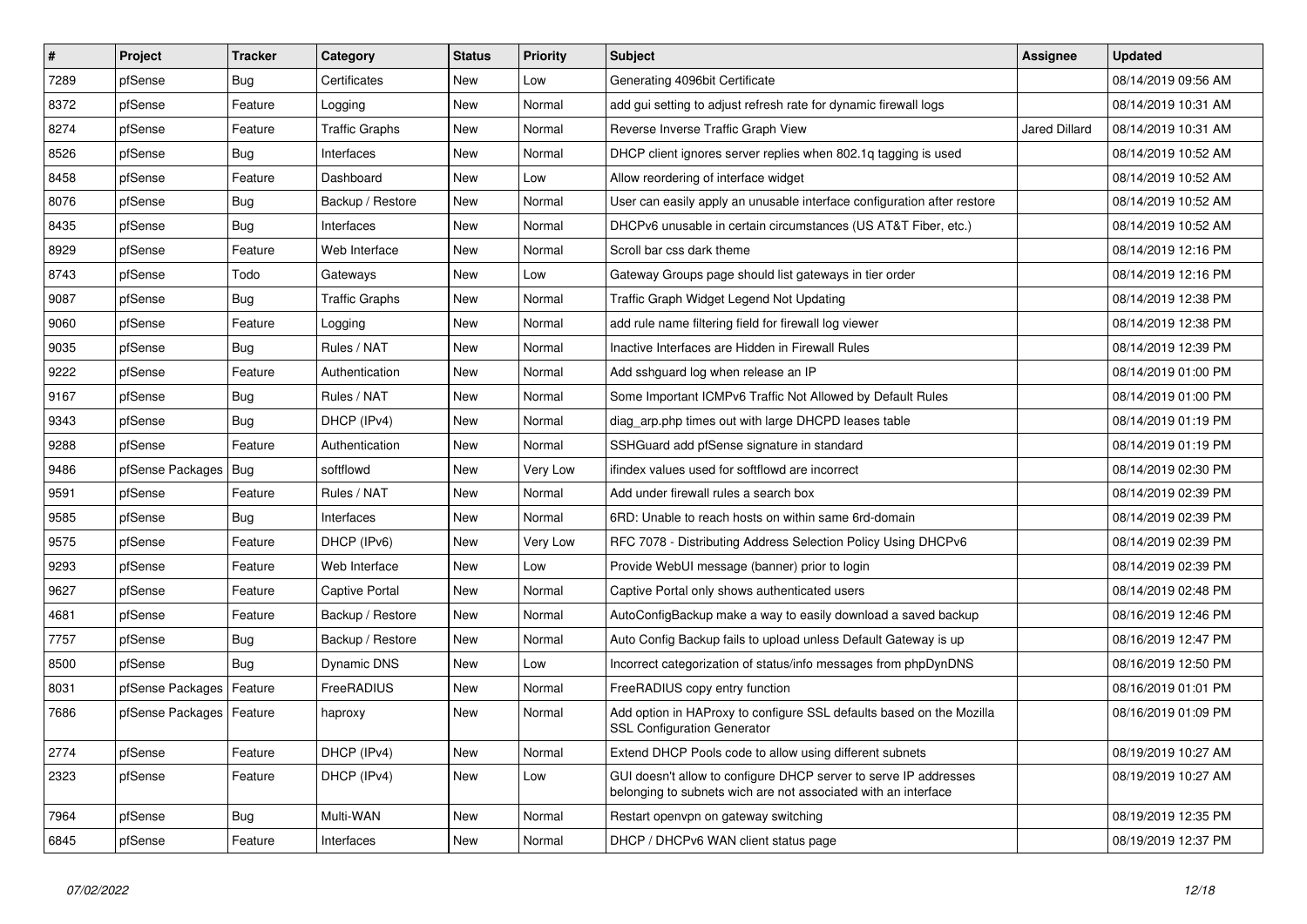| ∦    | Project                    | <b>Tracker</b> | Category                                 | <b>Status</b> | <b>Priority</b> | <b>Subject</b>                                                                                    | Assignee     | <b>Updated</b>      |
|------|----------------------------|----------------|------------------------------------------|---------------|-----------------|---------------------------------------------------------------------------------------------------|--------------|---------------------|
| 7720 | pfSense                    | Feature        | Hardware / Drivers                       | New           | Normal          | Add general watchdog kernel modules (like ichwd) and watchdogd<br>support in the GUI.             |              | 08/19/2019 01:20 PM |
| 9495 | pfSense Packages           | <b>Bug</b>     | AWS VPC                                  | <b>New</b>    | Normal          | AWS VPC VPN wizard produces incorrect config (SHA256 should be<br>SHA <sub>1</sub> )              |              | 08/19/2019 02:45 PM |
| 7683 | pfSense Packages   Feature |                | New Package<br>Request                   | <b>New</b>    | Low             | Splunk Universal Forwarder Package                                                                |              | 08/19/2019 02:54 PM |
| 9038 | pfSense                    | Feature        | Logging                                  | <b>New</b>    | Normal          | Live view of any log file                                                                         |              | 08/19/2019 02:55 PM |
| 9140 | pfSense                    | Bug            | Logging                                  | <b>New</b>    | Very Low        | Unexpected rule can be displayed when looking up filter log entry with<br>multiple matching rules |              | 08/19/2019 02:56 PM |
| 7699 | pfSense Packages           | Feature        | OpenVPN Client<br>Export                 | <b>New</b>    | Normal          | OpenVPN Client Export - Default Gateway                                                           |              | 08/19/2019 03:32 PM |
| 7902 | pfSense Packages   Feature |                | OpenVPN Client<br>Export                 | <b>New</b>    | Low             | allow vpn client export of other to be a blank field                                              |              | 08/19/2019 03:33 PM |
| 9690 | pfSense                    | Bug            | Interfaces                               | <b>New</b>    | Normal          | Ethernet flow control should be disabled by default                                               |              | 08/19/2019 06:45 PM |
| 6574 | pfSense                    | Feature        | Hardware / Drivers                       | <b>New</b>    | Normal          | Support USB RNDIS network interfaces                                                              |              | 08/20/2019 08:46 AM |
| 7212 | pfSense                    | Feature        | Hardware / Drivers                       | New           | Normal          | Provide Driver for SG-1000 Crypto Accelerator                                                     | Luiz Souza   | 08/20/2019 08:46 AM |
| 8309 | pfSense                    | Feature        | Hardware / Drivers                       | <b>New</b>    | Normal          | Include apuled driver to add support for LEDs on PC Engines APU<br>boards                         | Darryn Storm | 08/20/2019 08:47 AM |
| 4914 | pfSense                    | Feature        | Diagnostics                              | New           | Low             | <b>Packet Capture Settings</b>                                                                    |              | 08/20/2019 08:51 AM |
| 7414 | pfSense Packages           | Feature        | Snort                                    | <b>New</b>    | Normal          | snort needs automated refresh on ip change                                                        |              | 08/20/2019 08:55 AM |
| 9662 | pfSense Packages   Bug     |                | pfBlockerNG                              | <b>New</b>    | Normal          | PfblockerNG do not update after pfsense reboot and wait for next cron<br>task                     |              | 08/20/2019 09:00 AM |
| 8279 | pfSense Packages           | Feature        | pfBlockerNG                              | <b>New</b>    | Normal          | Consider adding a new option to the Rule Order                                                    |              | 08/20/2019 09:00 AM |
| 9192 | pfSense                    | Bug            | PPP Interfaces                           | <b>New</b>    | Normal          | PPPoE daemon selects wrong interface                                                              |              | 08/20/2019 10:05 AM |
| 8804 | pfSense                    | Bug            | <b>PPP</b> Interfaces                    | New           | Normal          | Netgate SG-1000 PPPoE Keepalives not prioritized, internet drops                                  |              | 08/20/2019 10:06 AM |
| 8512 | pfSense                    | Bug            | PPP Interfaces                           | New           | Normal          | PPPoE reconnect fails after interface flap                                                        |              | 08/20/2019 10:06 AM |
| 1833 | pfSense                    | Feature        | PPTP                                     | New           | Normal          | PPTP type WAN IPv6 support                                                                        |              | 08/20/2019 10:12 AM |
| 3162 | pfSense                    | Feature        | <b>PPP</b> Interfaces                    | <b>New</b>    | Low             | <b>MLPPP Status of connections</b>                                                                |              | 08/20/2019 10:20 AM |
| 4470 | pfSense                    | Feature        | IPv6 Router<br>Advertisements<br>(RADVD) | <b>New</b>    | Normal          | RA page in GUI                                                                                    |              | 08/20/2019 12:20 PM |
| 7303 | pfSense                    | <b>Bug</b>     | IPv6 Router<br>Advertisements<br>(RADVD) | New           | Normal          | ipv6 connectivity lost on pfSense reboot                                                          |              | 08/20/2019 12:23 PM |
| 1937 | pfSense                    | Feature        | Rules / NAT                              | New           | Normal          | Support for rule groupings                                                                        |              | 08/20/2019 12:42 PM |
| 1947 | pfSense                    | Feature        | Rules / NAT                              | New           | Normal          | Option to kill all states when creating a block rule                                              |              | 08/20/2019 01:09 PM |
| 7974 | pfSense                    | Feature        | Dashboard                                | New           | Normal          | <b>ZFS RAID Monitor Not available</b>                                                             |              | 08/20/2019 01:34 PM |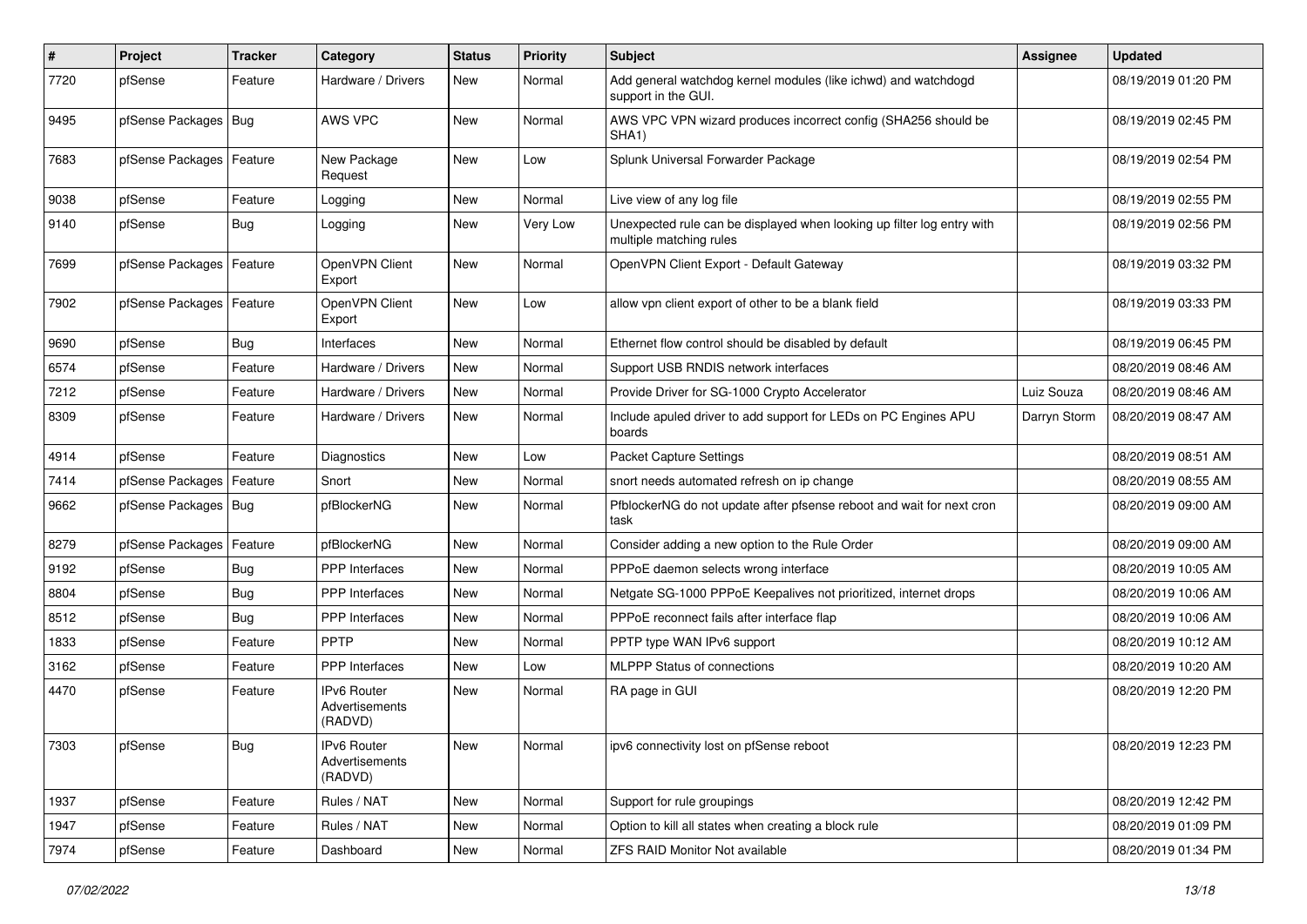| #    | Project | <b>Tracker</b> | Category                            | <b>Status</b> | <b>Priority</b> | <b>Subject</b>                                                                                                         | Assignee      | <b>Updated</b>      |
|------|---------|----------------|-------------------------------------|---------------|-----------------|------------------------------------------------------------------------------------------------------------------------|---------------|---------------------|
| 6295 | pfSense | Bug            | <b>Traffic Shaper</b><br>(Limiters) | <b>New</b>    | Normal          | Crash upon applying CODELQ to untagged parent interface when also<br>applied to daughter VLAN                          | Luiz Souza    | 08/20/2019 02:44 PM |
| 8570 | pfSense | Bug            | <b>XML Parser</b>                   | <b>New</b>    | Normal          | Empty (dn)shaper config gets populated with newline                                                                    |               | 08/20/2019 02:45 PM |
| 4265 | pfSense | Feature        | UPnP/NAT-PMP                        | <b>New</b>    | Normal          | UPNP allow use of alias and schedule                                                                                   |               | 08/20/2019 02:57 PM |
| 4997 | pfSense | Feature        | Rules / NAT                         | New           | Normal          | Add setting option to choose default log action for new firewall rules                                                 |               | 08/20/2019 03:29 PM |
| 4456 | pfSense | Feature        | Diagnostics                         | <b>New</b>    | Normal          | Packet capture additional filtering options                                                                            |               | 08/20/2019 03:30 PM |
| 5567 | pfSense | Feature        | Dashboard                           | <b>New</b>    | Low             | CARP status widget does not update in real time                                                                        |               | 08/20/2019 03:33 PM |
| 2049 | pfSense | Feature        | Rules / NAT                         | New           | Normal          | Show Auto Generated Rules and Use them to turn features on/off when<br>applicable                                      |               | 08/20/2019 03:37 PM |
| 6026 | pfSense | Bug            | Rules / NAT                         | New           | Low             | webinterface, firewall rules, wrapping of columns or visible<br>(horizontal) scrollbar needed when contents doesnt fit | Jared Dillard | 08/20/2019 03:40 PM |
| 5556 | pfSense | Feature        | Diagnostics                         | <b>New</b>    | Normal          | No error when downloading non-existing file on Diagnostics/Execute                                                     |               | 08/20/2019 03:43 PM |
| 6602 | pfSense | Feature        | User Manager /<br>Privileges        | <b>New</b>    | Normal          | Config writes denied via "deny config write" permission should notify as<br>such                                       |               | 08/20/2019 03:43 PM |
| 6804 | pfSense | Feature        | Diagnostics                         | New           | Very Low        | Add row counter into Diagnostics -> Edit File                                                                          |               | 08/20/2019 03:44 PM |
| 1883 | pfSense | Feature        | <b>Traffic Shaper</b><br>(Limiters) | New           | Normal          | Diag > Limiter Info presentation enhancement                                                                           |               | 08/20/2019 03:46 PM |
| 7172 | pfSense | Bug            | DHCP (IPv4)                         | New           | Normal          | Sorting by hostname in Services > DHCP Server > LAN should be<br>"natural" (alphanumeric friendly)                     |               | 08/20/2019 03:47 PM |
| 7181 | pfSense | Feature        | Rules / NAT                         | <b>New</b>    | Low             | Add Top and Add Bottom on Seperator                                                                                    |               | 08/21/2019 08:55 AM |
| 6842 | pfSense | Feature        | Package System                      | <b>New</b>    | Low             | Package Manager progress bar should indicate overall progress                                                          |               | 08/21/2019 08:55 AM |
| 6696 | pfSense | <b>Bug</b>     | Traffic Shaper (ALTQ)               | <b>New</b>    | Low             | Add configure link to Status > Queues error message if traffic shaping<br>not configured                               | Jared Dillard | 08/21/2019 08:55 AM |
| 7373 | pfSense | <b>Bug</b>     | Rules / NAT                         | <b>New</b>    | Normal          | Firewall schedules GUI needs to be redone from scratch                                                                 |               | 08/21/2019 08:56 AM |
| 7418 | pfSense | Feature        | Dynamic DNS                         | <b>New</b>    | Normal          | Dynamic dns should be sorted interface name                                                                            |               | 08/21/2019 08:58 AM |
| 7182 | pfSense | Feature        | Dashboard                           | New           | Normal          | Break up System Widget on the Dashboard                                                                                |               | 08/21/2019 08:59 AM |
| 7788 | pfSense | <b>Bug</b>     | Dashboard                           | <b>New</b>    | Low             | Irregular updating of widgets like cpu/uptime on system widget.                                                        |               | 08/21/2019 09:03 AM |
| 8095 | pfSense | <b>Bug</b>     | Translations                        | New           | Normal          | Unescaped simple quotes break JavaScript features when the French<br>translation is enabled                            |               | 08/21/2019 09:06 AM |
| 7781 | pfSense | Feature        | Rules / NAT                         | <b>New</b>    | Normal          | Please Enable Rule Separators on Manual Outbound NAT                                                                   |               | 08/21/2019 09:07 AM |
| 8316 | pfSense | Feature        | Rules / NAT                         | New           | LOW             | expiration date when creating new rules                                                                                |               | 08/21/2019 09:11 AM |
| 8483 | pfSense | Feature        | Traffic Shaper (ALTQ)               | New           | Normal          | Allow user to choose order of Queues status                                                                            |               | 08/21/2019 09:12 AM |
| 8558 | pfSense | Feature        | Web Interface                       | New           | Normal          | Add more table sorting in various UI pages                                                                             |               | 08/21/2019 09:14 AM |
| 7195 | pfSense | <b>Bug</b>     | Package System                      | New           | Normal          | pkg edit.php - < checkenable fields > tag has no effect on fields other than<br>checkbox/input                         |               | 08/21/2019 09:15 AM |
| 7082 | pfSense | Bug            | Package System                      | New           | Normal          | pkg edit.php - impossible to use default value with rowhelperfield                                                     |               | 08/21/2019 09:15 AM |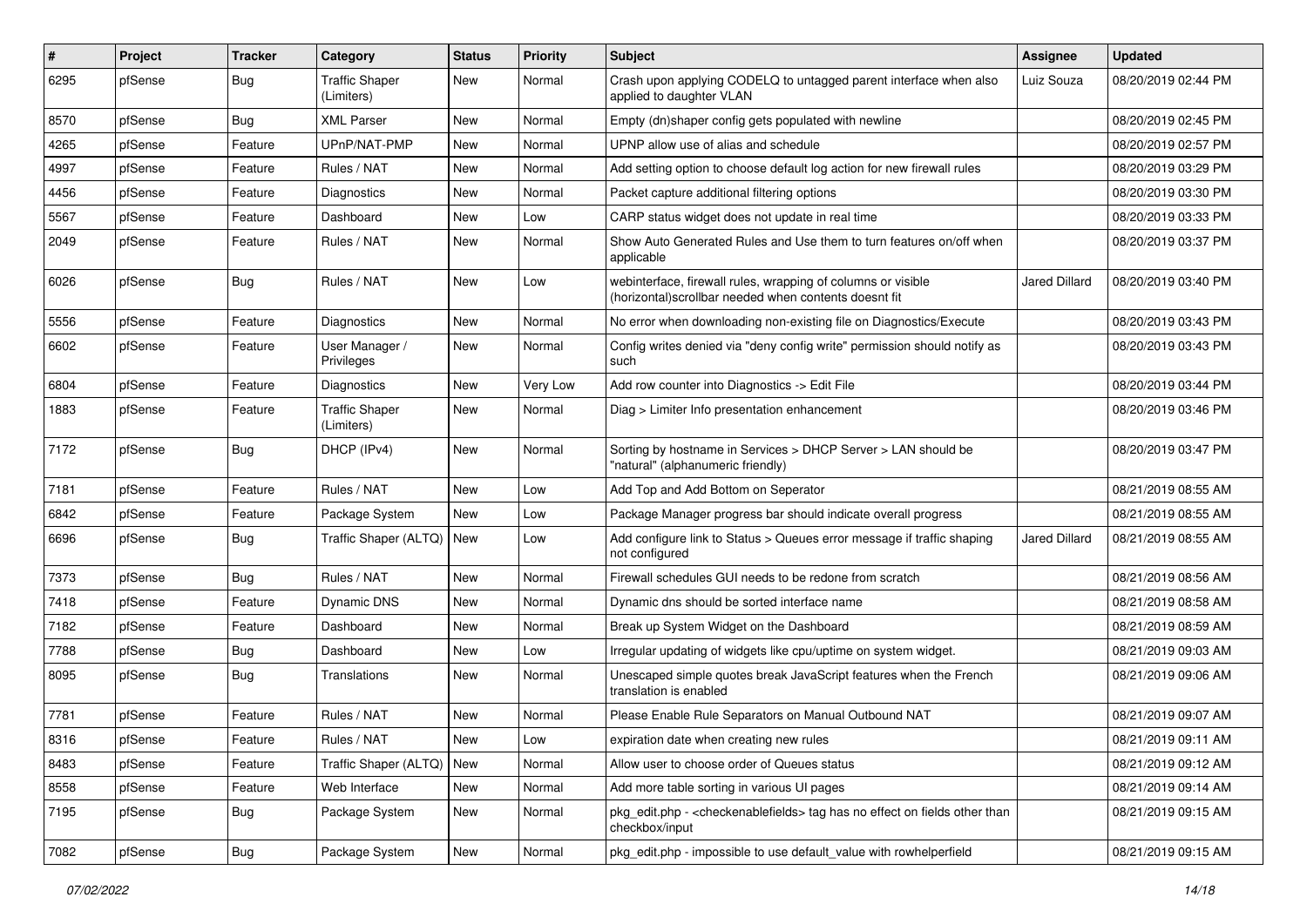| $\sharp$ | Project | <b>Tracker</b> | Category                     | <b>Status</b> | <b>Priority</b> | <b>Subject</b>                                                                          | Assignee   | <b>Updated</b>      |
|----------|---------|----------------|------------------------------|---------------|-----------------|-----------------------------------------------------------------------------------------|------------|---------------------|
| 8614     | pfSense | <b>Bug</b>     | DHCP (IPv4)                  | <b>New</b>    | Normal          | Cannot remove Additional BOOTP/DHCP Options                                             |            | 08/21/2019 09:15 AM |
| 9101     | pfSense | Bug            | <b>Traffic Graphs</b>        | <b>New</b>    | Normal          | Traffic Graphs/Dashboard Slows Downloads Being Performed by the<br>Same Firefox Browser |            | 08/21/2019 09:18 AM |
| 9253     | pfSense | Feature        | User Manager /<br>Privileges | <b>New</b>    | Normal          | RFE: True View-Only WebCFG options                                                      |            | 08/21/2019 09:21 AM |
| 8694     | pfSense | Feature        | Authentication               | New           | Very Low        | Client CA Auth for PFSense WebGui                                                       |            | 08/21/2019 09:25 AM |
| 3771     | pfSense | <b>Bug</b>     | DHCP (IPv4)                  | <b>New</b>    | Normal          | Webinterface and dhcpdcrashes with 500+ static leases                                   |            | 08/21/2019 09:26 AM |
| 7459     | pfSense | Feature        | Diagnostics                  | <b>New</b>    | Low             | 'Refresh" button for Diagnostics/Tables display                                         |            | 08/21/2019 09:27 AM |
| 7442     | pfSense | Feature        | Diagnostics                  | New           | Low             | Suggestions for Diagnostics / ARP Table and Diagnostics / NDP Table                     |            | 08/21/2019 09:27 AM |
| 1656     | pfSense | Feature        | Diagnostics                  | New           | Normal          | Teach pfctl to kill states by port number                                               |            | 08/21/2019 09:55 AM |
| 4098     | pfSense | Feature        | Authentication               | New           | Normal          | Add option to force a password change on login                                          |            | 08/21/2019 10:31 AM |
| 5825     | pfSense | Feature        | Authentication               | <b>New</b>    | Normal          | Allow EAP-RADIUS for authentication servers                                             |            | 08/21/2019 10:32 AM |
| 8170     | pfSense | Feature        | <b>XMLRPC</b>                | <b>New</b>    | Normal          | XMLRPC Sync deletes entires on remote System                                            |            | 08/21/2019 10:42 AM |
| 8243     | pfSense | Feature        | <b>XMLRPC</b>                | New           | Normal          | Sync dashboard settings over xmlrpc                                                     |            | 08/21/2019 10:42 AM |
| 7441     | pfSense | Feature        | DHCP (IPv4)                  | <b>New</b>    | Low             | Display start/end times for Static Mapping leases on DHCP<br>Leases/DHCPv6 Leases       |            | 08/21/2019 10:48 AM |
| 6283     | pfSense | Feature        | DHCP (IPv6)                  | <b>New</b>    | Normal          | Register DHCPv6 leases with DNS resolver                                                |            | 08/21/2019 10:48 AM |
| 7563     | pfSense | Feature        | L <sub>2</sub> TP            | <b>New</b>    | Normal          | I2tp Suggestion: consider allowing IP/Subnet for the user.                              |            | 08/21/2019 10:52 AM |
| 8233     | pfSense | <b>Bug</b>     | NAT Reflection               | New           | Very Low        | NAT reflection back to originating host broken when using FQDN-based<br>IP aliases      |            | 08/21/2019 10:53 AM |
| 1979     | pfSense | Feature        | Aliases / Tables             | <b>New</b>    | Normal          | Add some default read-only system aliases                                               | Jim Pingle | 08/21/2019 11:01 AM |
| 3387     | pfSense | Feature        | Aliases / Tables             | New           | Normal          | process_alias_urltable Frequency                                                        |            | 08/21/2019 11:01 AM |
| 4195     | pfSense | Feature        | Aliases / Tables             | <b>New</b>    | Low             | Aliases: sections                                                                       |            | 08/21/2019 11:01 AM |
| 5735     | pfSense | Feature        | Aliases / Tables             | <b>New</b>    | Very Low        | Automaticaly add DHCP leases to alias list or make it readable in<br>selected fields    |            | 08/21/2019 11:01 AM |
| 7665     | pfSense | Bug            | Aliases / Tables             | <b>New</b>    | Normal          | Host range validation for Aliases is not strict enough                                  |            | 08/21/2019 11:01 AM |
| 6207     | pfSense | Feature        | Rules / NAT                  | <b>New</b>    | Normal          | Please, add "THIS IF broadcast" Macro for use in firewall rules                         |            | 08/21/2019 11:01 AM |
| 3288     | pfSense | Feature        | Rules / NAT                  | <b>New</b>    | Normal          | Macros for Interface Networks on Outbound NAT rule Source drop-down                     |            | 08/21/2019 11:02 AM |
| 336      | pfSense | Feature        | LAGG Interfaces              | <b>New</b>    | Normal          | Option to create lagg under assign interfaces                                           |            | 08/21/2019 11:16 AM |
| 4499     | pfSense | Feature        | <b>LAGG Interfaces</b>       | New           | Normal          | pfSense LAGG interfaces; unable to set speed and duplex for member<br>interfaces.       |            | 08/21/2019 11:16 AM |
| 9453     | pfSense | Bug            | <b>LAGG Interfaces</b>       | New           | Normal          | VLAN Interfaces on LAGG get orphaned at boot                                            |            | 08/21/2019 11:16 AM |
| 9183     | pfSense | <b>Bug</b>     | <b>LAGG Interfaces</b>       | New           | Very Low        | OpenVPN Lagg Interface not working after restart or new start                           |            | 08/21/2019 11:17 AM |
| 8335     | pfSense | Bug            | <b>LAGG Interfaces</b>       | New           | Normal          | System hang with LACP downlink to UniFi switch                                          |            | 08/21/2019 11:18 AM |
| 1388     | pfSense | Feature        | Multi-WAN                    | New           | Normal          | 3G outbound failover connection with auto dial-up and hang-up                           |            | 08/21/2019 11:27 AM |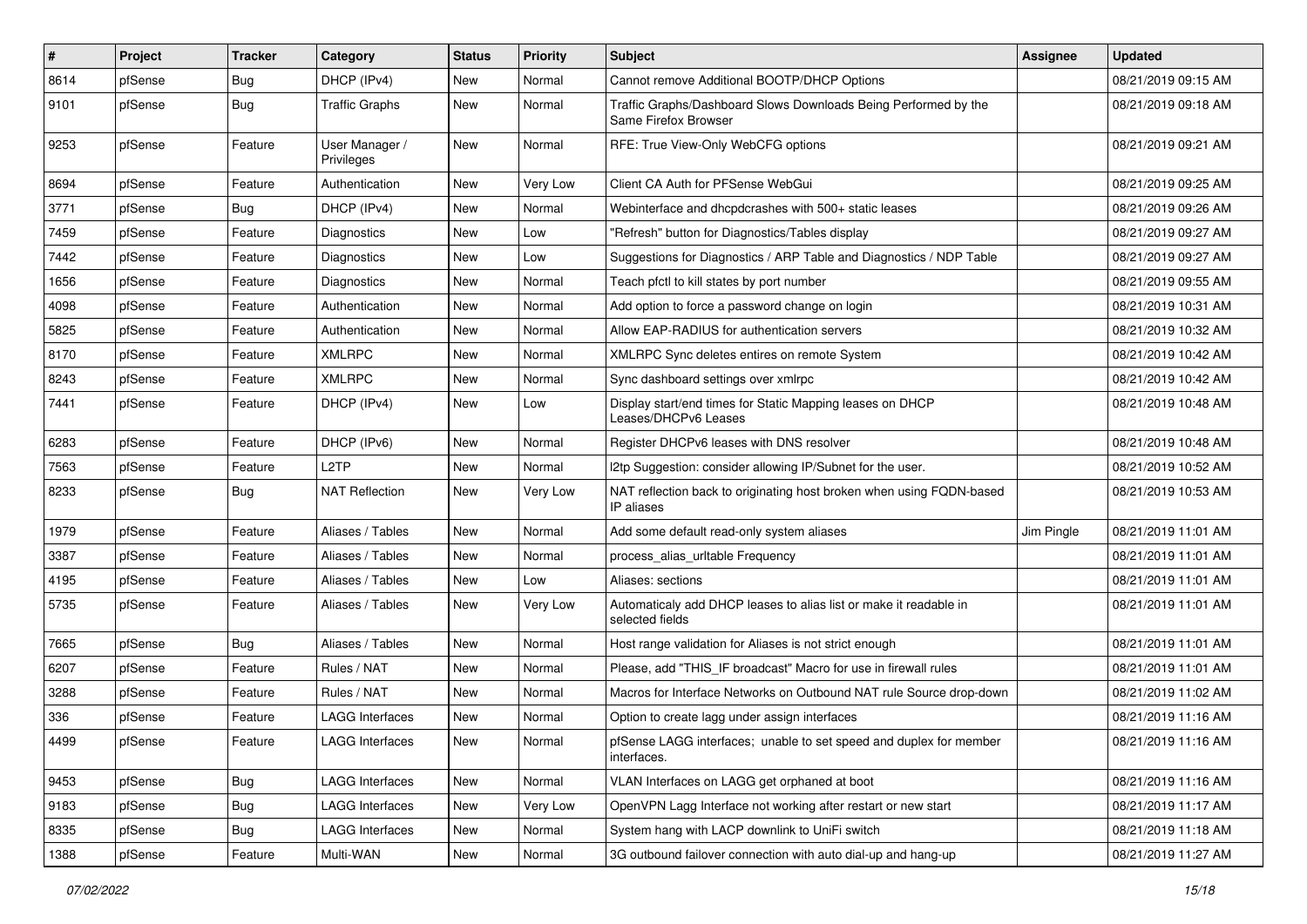| $\pmb{\#}$ | Project                | <b>Tracker</b> | Category               | <b>Status</b> | <b>Priority</b> | <b>Subject</b>                                                                                       | <b>Assignee</b> | <b>Updated</b>      |
|------------|------------------------|----------------|------------------------|---------------|-----------------|------------------------------------------------------------------------------------------------------|-----------------|---------------------|
| 7977       | pfSense                | <b>Bug</b>     | Translations           | New           | Normal          | English text shown in stead of translated text (Routing - Gateway groups<br>· edit)                  |                 | 08/21/2019 11:28 AM |
| 8846       | pfSense                | <b>Bug</b>     | Gateways               | New           | Low             | Misleading gateway error message adding/editing static routes using a<br>disabled interface          |                 | 08/21/2019 11:29 AM |
| 9698       | pfSense                | <b>Bug</b>     | <b>RRD Graphs</b>      | <b>New</b>    | Normal          | Monitoring graphs do not retain state after auto-refresh                                             |                 | 08/26/2019 02:09 AM |
| 7848       | pfSense                | <b>Bug</b>     | <b>Diagnostics</b>     | New           | Low             | NDP Table Sort by Expiration Error                                                                   |                 | 08/26/2019 02:56 PM |
| 4503       | pfSense Packages       | Feature        | New Package<br>Request | New           | Normal          | GNUGateKeeper H.323 Proxy Package                                                                    |                 | 08/27/2019 02:54 AM |
| 9704       | pfSense Packages       | Feature        | FreeRADIUS             | <b>New</b>    | Normal          | Enable filter_username                                                                               |                 | 08/27/2019 12:07 PM |
| 9707       | pfSense Packages   Bug |                | pfBlockerNG            | <b>New</b>    | Normal          | Some networks already existing in deny Feeds are not stopped even if<br>existing in custom deny list |                 | 08/28/2019 10:03 AM |
| 753        | pfSense                | Feature        | OpenVPN                | <b>New</b>    | Normal          | Add OpenVPN foreign_option support                                                                   |                 | 09/02/2019 10:38 AM |
| 9725       | pfSense Packages       | Feature        | <b>ACME</b>            | <b>New</b>    | Very Low        | Ability to use template variables in acme package                                                    |                 | 09/04/2019 07:12 AM |
| 9724       | pfSense Packages       | <b>Bug</b>     | pfBlockerNG            | New           | High            | pfblockerng-firewall-filter-service-will-not-start                                                   |                 | 09/05/2019 06:32 AM |
| 9732       | pfSense                | Feature        | DHCP (IPv4)            | <b>New</b>    | Normal          | System UTC time offset in DHCP Option 2                                                              |                 | 09/06/2019 08:39 PM |
| 9737       | pfSense                | Bug            | <b>Traffic Graphs</b>  | New           | Normal          | traffic-graphs is shows incorrect units inside the chart                                             |                 | 09/09/2019 06:35 AM |
| 895        | pfSense                | Feature        | <b>PPP</b> Interfaces  | <b>New</b>    | Very Low        | PPP subsystem MPPE/MPPC support                                                                      |                 | 09/10/2019 04:24 PM |
| 9749       | pfSense Packages       | Feature        | Status Monitoring      | <b>New</b>    | Normal          | 95th percentile missing for quality in monitoring                                                    |                 | 09/12/2019 10:39 AM |
| 9755       | pfSense                | Bug            | Package System         | New           | Very Low        | package description wrong link<br>https://www.freshports.org/security/openvpn-client-export          |                 | 09/13/2019 07:22 AM |
| 9775       | pfSense                | Feature        | Backup / Restore       | <b>New</b>    | Normal          | AutoConfigBackup - Rolling per day/hour cap on changes, retention<br>policy                          |                 | 09/20/2019 09:19 AM |
| 9800       | pfSense                | Feature        | Hardware / Drivers     | <b>New</b>    | Normal          | Add toggle for net.isr.dispatch=deferred in GUI                                                      |                 | 09/29/2019 06:18 AM |
| 9805       | pfSense                | Bug            | Dynamic DNS            | New           | Normal          | dynDNS cloudflare multiple entries                                                                   |                 | 10/02/2019 04:51 PM |
| 9012       | pfSense Packages       | Bug            | Squid                  | New           | Very Low        | Captive Portal authentication in Squid Proxy Server does not work                                    |                 | 10/12/2019 05:06 AM |
| 9838       | pfSense                | Feature        | OpenVPN                | <b>New</b>    | Normal          | PKCS11 support                                                                                       |                 | 10/20/2019 02:12 PM |
| 6103       | pfSense                | Feature        | <b>DNS Resolver</b>    | New           | Normal          | DNS Resolver Outgoing Interfaces should be able to use Gateway<br>Groups                             |                 | 10/21/2019 08:02 AM |
| 9837       | pfSense                | <b>Bug</b>     | Interfaces             | <b>New</b>    | Very Low        | ipv6 is not completely disabled on the interfaces                                                    |                 | 10/24/2019 01:16 AM |
| 7248       | pfSense                | Feature        | <b>IPsec</b>           | New           | Normal          | Web UI for IPSec settings should warn about poor security choices                                    | Jim Pingle      | 10/31/2019 12:15 PM |
| 1268       | pfSense                | Feature        | Certificates           | New           | Normal          | Allow mass renewing of certs                                                                         |                 | 11/01/2019 03:17 PM |
| 9044       | pfSense Packages       | Feature        | New Package<br>Request | New           | Normal          | Add SoftEther                                                                                        |                 | 11/02/2019 10:51 AM |
| 9889       | pfSense                | Bug            | Certificates           | <b>New</b>    | Very Low        | CRL check for Intermediate CA CRLs fails                                                             | Jim Pingle      | 11/08/2019 11:03 AM |
| 8985       | pfSense Packages       | Feature        | Suricata               | New           | Normal          | Suricata: allow configuration for external/internal additional storage                               |                 | 11/13/2019 10:07 AM |
| 9286       | pfSense Packages   Bug |                | squidguard             | New           | Normal          | squidGuard - Unable to change IP for sgerror.php URL in configuration                                |                 | 11/13/2019 10:07 AM |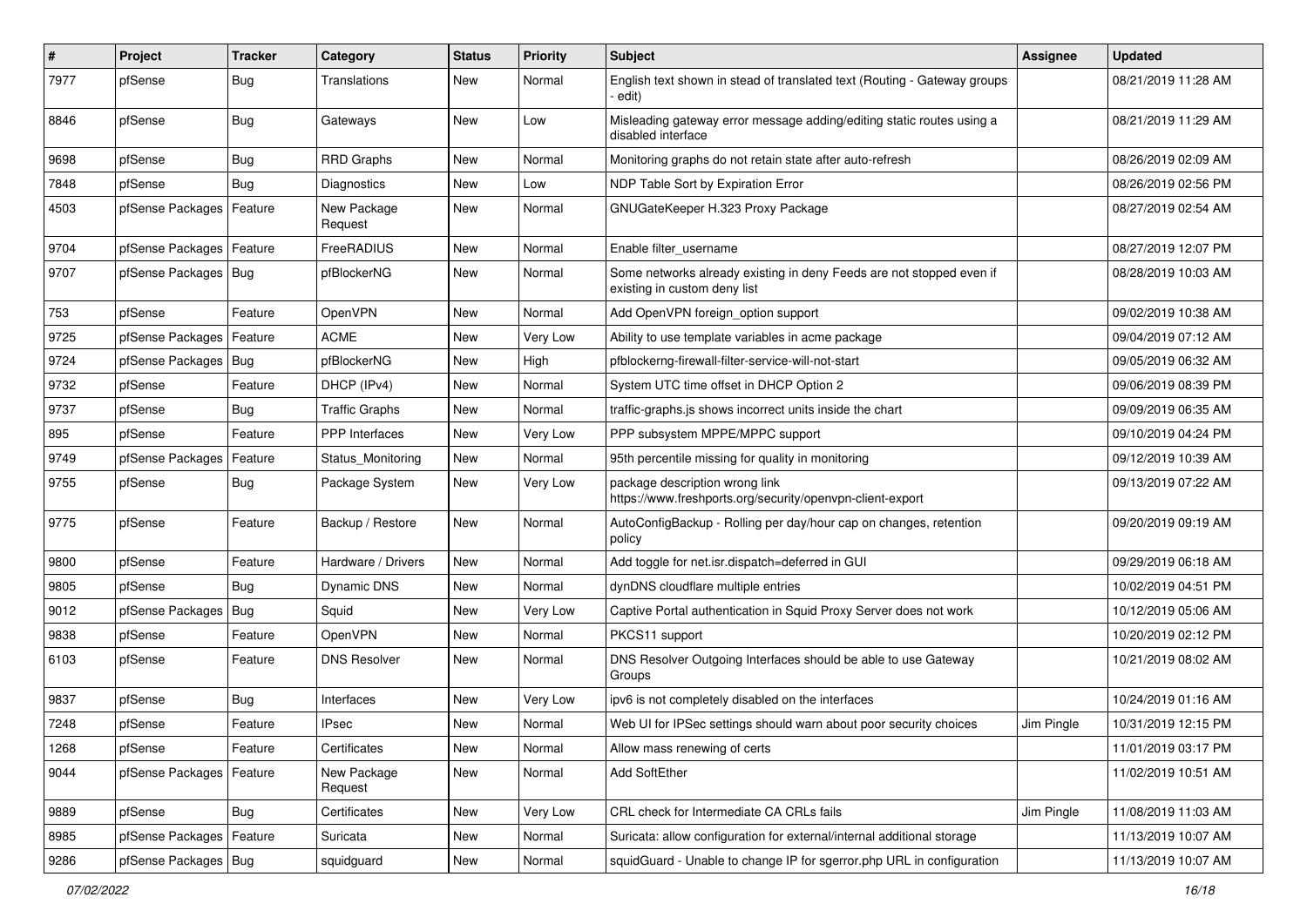| $\vert$ # | Project                    | <b>Tracker</b> | Category               | <b>Status</b> | <b>Priority</b> | <b>Subject</b>                                                                                 | Assignee                              | <b>Updated</b>      |
|-----------|----------------------------|----------------|------------------------|---------------|-----------------|------------------------------------------------------------------------------------------------|---------------------------------------|---------------------|
| 9497      | pfSense Packages           | Bug            | AWS VPC                | New           | Normal          | AWS VPN Wizard: WebGUI times out.                                                              |                                       | 11/13/2019 10:07 AM |
| 9566      | pfSense                    | Bug            | <b>Traffic Graphs</b>  | New           | Normal          | Traffic graph displays traffic incorrectly                                                     |                                       | 11/18/2019 07:54 AM |
| 9912      | pfSense Packages           | Feature        | ntop                   | New           | Normal          | add custom DPI to ntopng                                                                       |                                       | 11/18/2019 10:57 AM |
| 7078      | pfSense                    | Feature        | <b>OpenVPN</b>         | New           | Low             | Allow reordering of client specific overrides in OpenVPN                                       |                                       | 11/21/2019 02:48 PM |
| 9937      | pfSense                    | Feature        | Authentication         | New           | Normal          | OpenVPN Login User Privilege                                                                   |                                       | 11/29/2019 08:46 AM |
| 9973      | pfSense Packages           | Feature        | <b>NRPE</b>            | New           | Normal          | Nagios NRPE package isn't IPv6 capable                                                         |                                       | 12/20/2019 03:15 PM |
| 9999      | pfSense Packages   Bug     |                | pfBlockerNG            | New           | Normal          | unbound fatal error if System Domain in DNSBL and System Domain<br>Local Zone Type is Redirect |                                       | 12/25/2019 08:10 AM |
| 9676      | pfSense Packages           | Bug            | pfBlockerNG            | <b>New</b>    | Normal          | AS lookup fails                                                                                |                                       | 12/26/2019 12:17 AM |
| 10137     | pfSense                    | Feature        | Package System         | New           | Normal          | net-mgmt/arpwatch: Update to 3.0                                                               |                                       | 12/30/2019 05:16 PM |
| 10143     | pfSense                    | Bug            | <b>DNS Resolver</b>    | New           | Normal          | System hostname DNS entry is assigned to the wrong IP on multi-wan<br>setups                   |                                       | 12/31/2019 02:33 PM |
| 10144     | pfSense                    | Feature        | Web Interface          | New           | Low             | Default Sort Order, DHCP Leases                                                                |                                       | 12/31/2019 06:47 PM |
| 10150     | pfSense                    | Bug            | <b>IGMP Proxy</b>      | <b>New</b>    | Normal          | IGMP Proxy does not scale to hundreds of streams                                               |                                       | 01/03/2020 02:56 AM |
| 10160     | pfSense Packages   Feature |                | New Package<br>Request | New           | Normal          | Dedicated Maxmind GeoIP package including license registration                                 |                                       | 01/03/2020 10:31 PM |
| 10164     | pfSense Packages           | Bug            | pfBlockerNG            | New           | Normal          | pfBlockerNG dashboard widget position is not maintained when updating                          |                                       | 01/06/2020 10:06 AM |
| 10199     | pfSense                    | Todo           | Translations           | New           | Very Low        | Improve Spanish translation interface                                                          | Aluisco Miguel<br>Ricardo<br>Mastrapa | 01/22/2020 09:22 AM |
| 10204     | pfSense                    | Feature        | Interfaces             | New           | Low             | Possible clarification of Track IPv6 Interface Subnet ID                                       |                                       | 01/23/2020 01:04 PM |
| 10188     | pfSense Packages           | Bug            | pfBlockerNG            | New           | Normal          | Reputation tab is not working                                                                  |                                       | 01/24/2020 10:06 AM |
| 3312      | pfSense                    | Bug            | <b>IPsec</b>           | New           | Normal          | Gateway on IPsec rules is not functional in pf                                                 |                                       | 01/28/2020 10:09 PM |
| 8770      | pfSense                    | Bug            | Interfaces             | <b>New</b>    | Normal          | QinQ interfaces always show as active                                                          |                                       | 02/01/2020 09:47 AM |
| 10250     | pfSense                    | Feature        | DHCP (IPv4)            | <b>New</b>    | Very Low        | DHCP lease view by interface                                                                   |                                       | 02/11/2020 07:47 AM |
| 10253     | pfSense Packages   Bug     |                | pfBlockerNG            | New           | Normal          | pfblockerng-devel uses user interface for VIP causing issues with other<br>services            |                                       | 02/11/2020 09:17 AM |
| 10252     | pfSense Packages   Bug     |                | pfBlockerNG            | New           | High            | pfblockerng-devel                                                                              |                                       | 02/11/2020 05:18 PM |
| 7420      | pfSense                    | Bug            | <b>IPsec</b>           | <b>New</b>    | Normal          | ipsec status freezing                                                                          |                                       | 02/13/2020 09:09 AM |
| 10258     | pfSense                    | Feature        | Certificates           | New           | Very Low        | allow to sign CA                                                                               |                                       | 02/20/2020 04:20 AM |
| 10271     | pfSense                    | Bug            | Web Interface          | New           | Normal          | Large number of VLAN/LANs make "Interfaces" menu hard to access                                |                                       | 02/20/2020 04:46 AM |
| 9934      | pfSense Packages           | <b>Bug</b>     | Suricata               | New           | Normal          | suricata update kills WAN interface                                                            |                                       | 02/20/2020 09:17 AM |
| 10277     | pfSense                    | <b>Bug</b>     | Web Interface          | New           | Normal          | Sorting the log entries does not use year value                                                |                                       | 02/24/2020 07:46 AM |
| 10278     | pfSense Packages   Bug     |                | pfBlockerNG            | New           | Normal          | pfBlockerNG: Formatting issue on DNSBL stats page                                              |                                       | 02/24/2020 01:36 PM |
| 10294     | pfSense Packages   Bug     |                | <b>FRR</b>             | New           | Normal          | FRR Route Counts Incorrect on Status Page                                                      | Jim Pingle                            | 02/26/2020 11:08 AM |